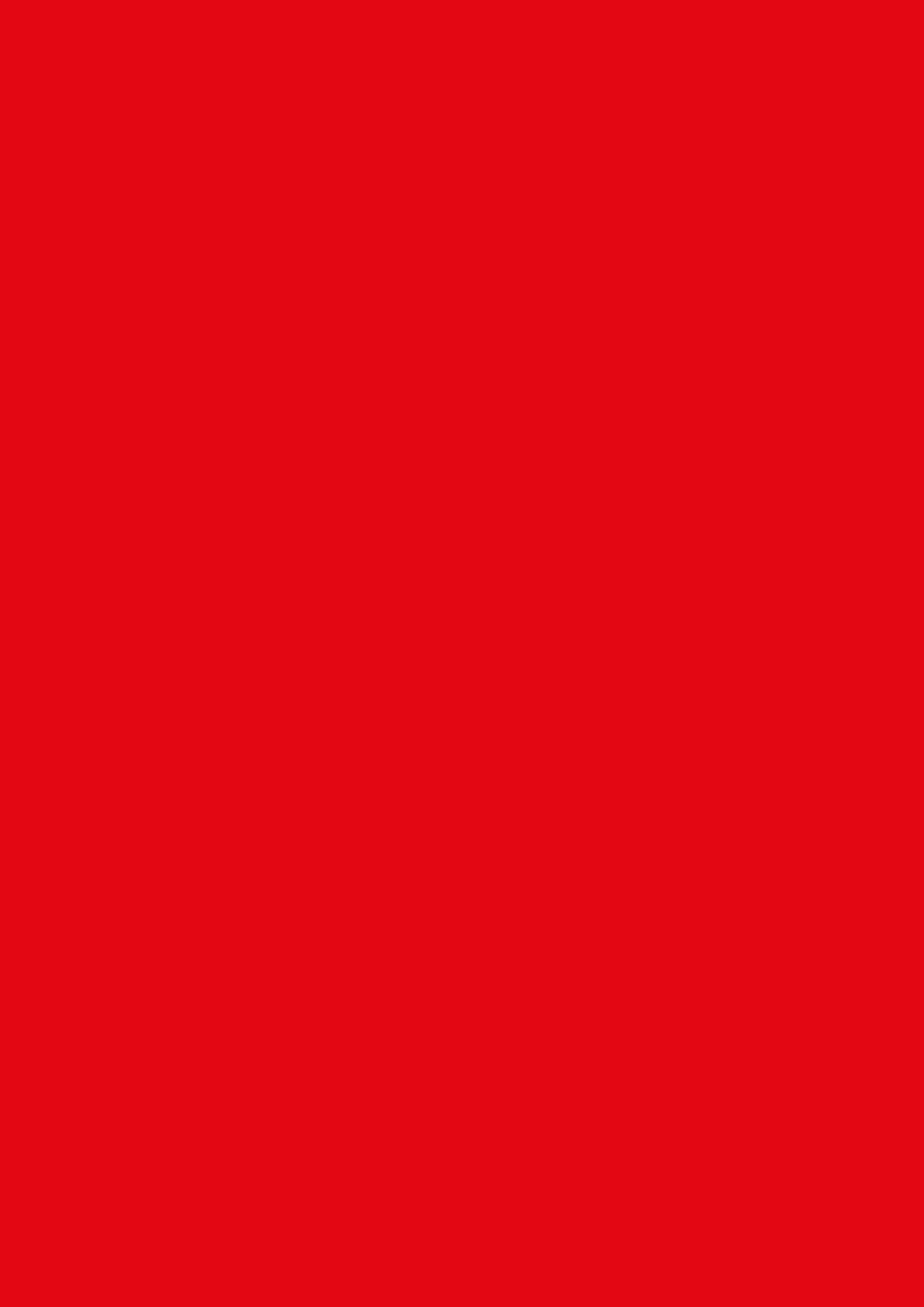## **Contents**

| 04 | About this research                                         |
|----|-------------------------------------------------------------|
| 05 | Introduction                                                |
| 06 | <b>Executive summary</b>                                    |
| 07 | Rising levels of care                                       |
| 10 | <b>Financial pressures</b>                                  |
| 12 | Impact on working carers                                    |
| 14 | Worries and fears                                           |
| 16 | <b>Bereavement</b>                                          |
| 17 | Practical issues faced by carers                            |
| 20 | The support carers need                                     |
| 22 | Carers supporting each other and their<br>local communities |
| 23 | Conclusion and recommendations                              |
| 27 | Caring behind closed doors in Scotland                      |
| 28 | Caring behind closed doors in Wales                         |
| 29 | Caring behind closed doors in Northern Ireland              |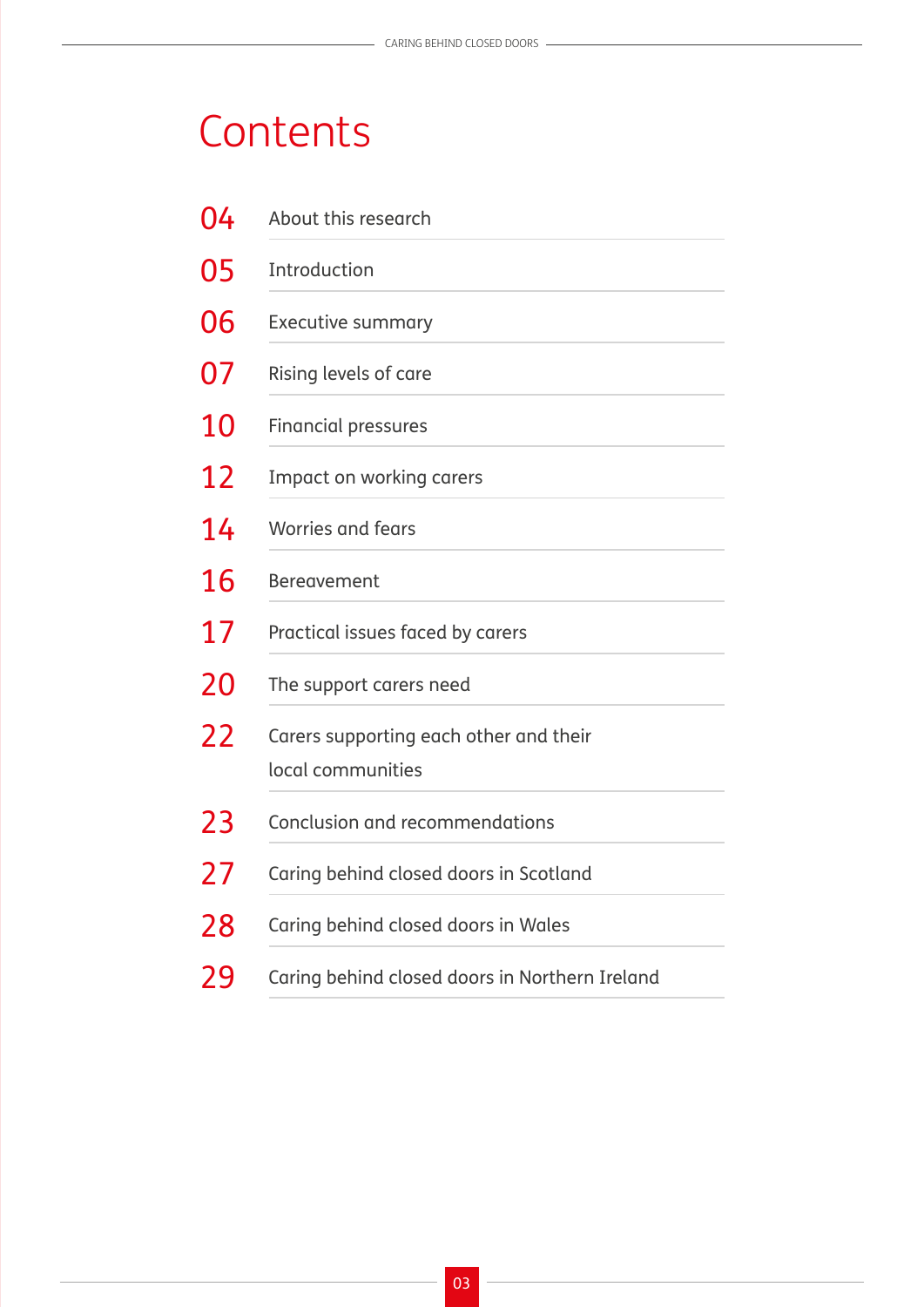## <span id="page-3-0"></span>About this research

Carers UK carried out an online survey between 3<sup>rd</sup> April and 14th April 2020. A total of 5,047 carers and former carers responded to the survey. This included 4,830 current carers and 217 former carers. Compared to the carer population as a whole, respondents to this survey were more likely to be female and caring for a high number of hours every week. As not all respondents completed every question in the survey, a number of the figures given in this report, including those presented here, are based upon responses from fewer than 5,047 carers.

Of current carers responding to the survey:

- 67% live in England, 19% live in Scotland, 9% live in Northern Ireland, and 6% live in Wales.
- 81% identify as female and 18% identify as male.
- 23% consider themselves to have a disability.
- 1% are aged 0–24, 4% are aged 25–34, 13% are aged 35–44, 27% are aged 45–54, 32% are aged 55– 64, 17% are aged 65–74, and 5% are aged 75 and over.
- 4% identified as lesbian, gay or bisexual.
- 4% described their ethnicity as black or minority ethnic.
- 18% also have childcare responsibilities for a nondisabled child under 18.
- 36% have been caring for 15 years or more, 17% for between 10–14 years, 24% for 5–9 years, 20% for 1–4 years, 2% for less than one year and just 1% have been caring since the beginning of the coronavirus outbreak.
- Most (71%) care for one person, 20% care for two people, 6% for three people, and 2% care for four or more people.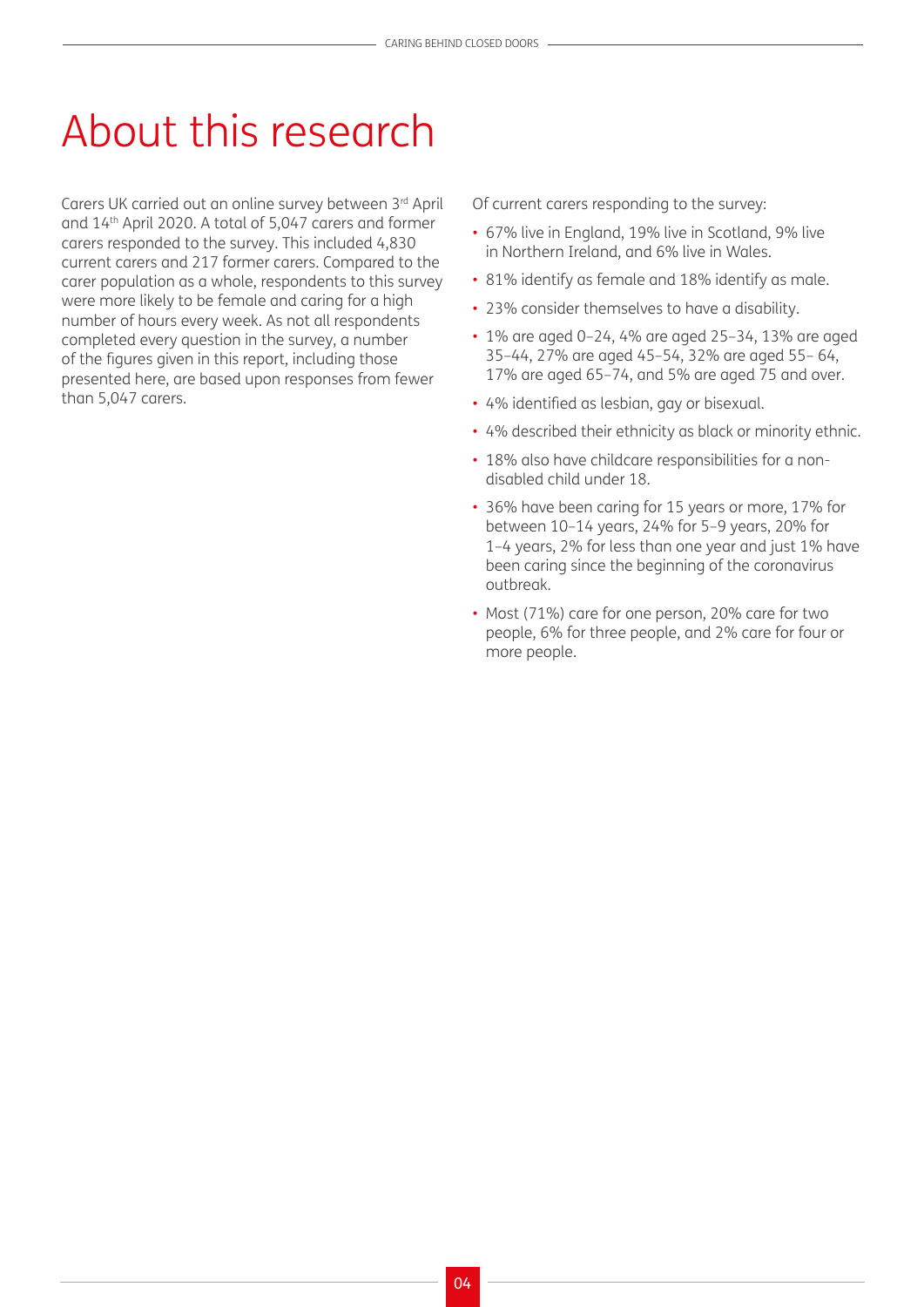### <span id="page-4-0"></span>Introduction



Whilst the current crisis has come as a shock to so many aspects of our society, it has created a particularly frightening reality for the UK's 6.5 million<sup>1</sup> carers – those who provide unpaid care to family or friends who are elderly, disabled or who have a long term health condition. The essential support provided by family and friends has been valued at £132 billion a year2 and without these people our health and social care system simply wouldn't survive, whether in a time of crisis or not. Families are caring for people with a variety of conditions, and sometimes several conditions, which may mean they need to be shielded in the current context. The vast majority of the time, care is provided behind closed doors, in people's homes and is largely invisible to the general public.

This new research report, released in the midst of the coronavirus crisis, provides powerful evidence of the difficulties carers are facing and their worries for the future.

The majority of carers are now providing more care than before, and the need for self-isolation or shielding closure of local services and reduced support from social care providers have had a particularly powerful knock on effect for carers, many of whom were already providing substantial hours of care every week, and were already frustrated, anxious or exhausted. This research also shows that the impact of coronavirus on carers' lives is far-reaching with many facing difficulties accessing food and other supplies necessary for caring, increased costs on supplies and bills, and changes to working patterns for those who are juggling paid work and care.

Before the coronavirus outbreak, many carers already found it challenging to put in place a plan for the future – our previous research found that only one in six carers (17%) had taken part in a conversation with an NHS professional about what to do if the condition of the person they care for deteriorates, or they are no longer able or willing to provide care for them<sup>3</sup>. These concerns have only been exacerbated by the current crisis, with more carers worried about getting ill themselves with coronavirus, and the impact this could have on their caring role.

This current crisis has shone a light on what so many do every day to care for friends and family, and we want to ensure that carers are recognised for their huge contribution. Whilst many of us take part in weekly claps to recognise the important work done by the health and social care workforce, the vital unpaid work done by family and friends to care for their vulnerable loved ones is being forgotten about.

This crisis needs to be a turning point in how we as a society treat carers. It has never been more important that both national and local government, as well as employers and policy makers, take action to support them and the people they care for.

Carers UK will continue to fight for carers' rights, now and in the future.

Wolle 20. O.

**Helen Walker, Chief Executive, Carers UK**

3 Carers UK (2019) 'State of Caring 2019'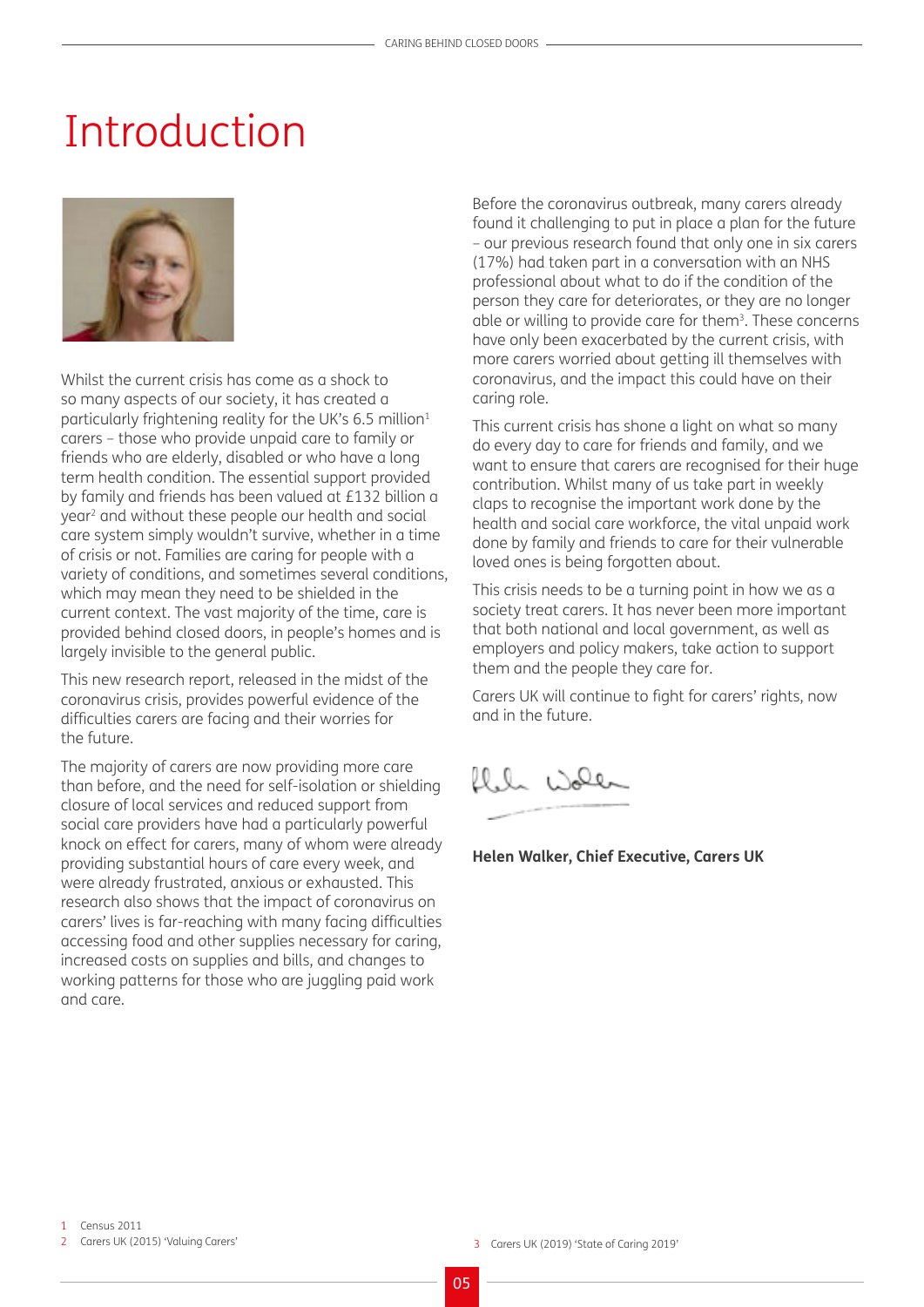## <span id="page-5-0"></span>Executive summary

Carers UK's survey into the experiences of over 5,000 current and former carers has found that the coronavirus crisis is having a profound impact on carers' lives. Many of those who responded were providing very high levels of care, or juggling care in complex lives. They are those most in need.

Not only are many providing more care than before,they are suffering financially and are worried about the future.

- 70% of carers are providing more care due to the coronavirus outbreak.
- Over a third (35%) of carers are providing more care as a result of local services reducing or closing.
- Carers are, on average, providing 10 additional hours of care a week.
- 69% of all carers are providing more help with emotional support, motivation, or keeping an eye/ checking in on the person they care for.
- 81% of carers are spending more money at the moment. 72% are spending more on food and 50% are spending more on household bills.
- 38% of carers agreed or strongly agreed with the statement "I am worried about my financial situation".
- The majority (55%) of carers agreed or strongly agreed with the statement "I feel overwhelmed and I am worried that I'm going to burnout in the coming weeks".
- 87% of carers agreed/strongly agreed with the statement "I am worried about what will happen to the people I care for if I have to self-isolate or become ill".

Carers UK is calling on every Government across the nations of the UK to take action to support carers, both in the short and longer term. In particular, we are calling for an urgent increase in the level of Carer's Allowance, ensuring access to food and necessary supplies, additional guidance for unpaid carers, increased levels of testing, and increased access to personal protective equipment (PPE).

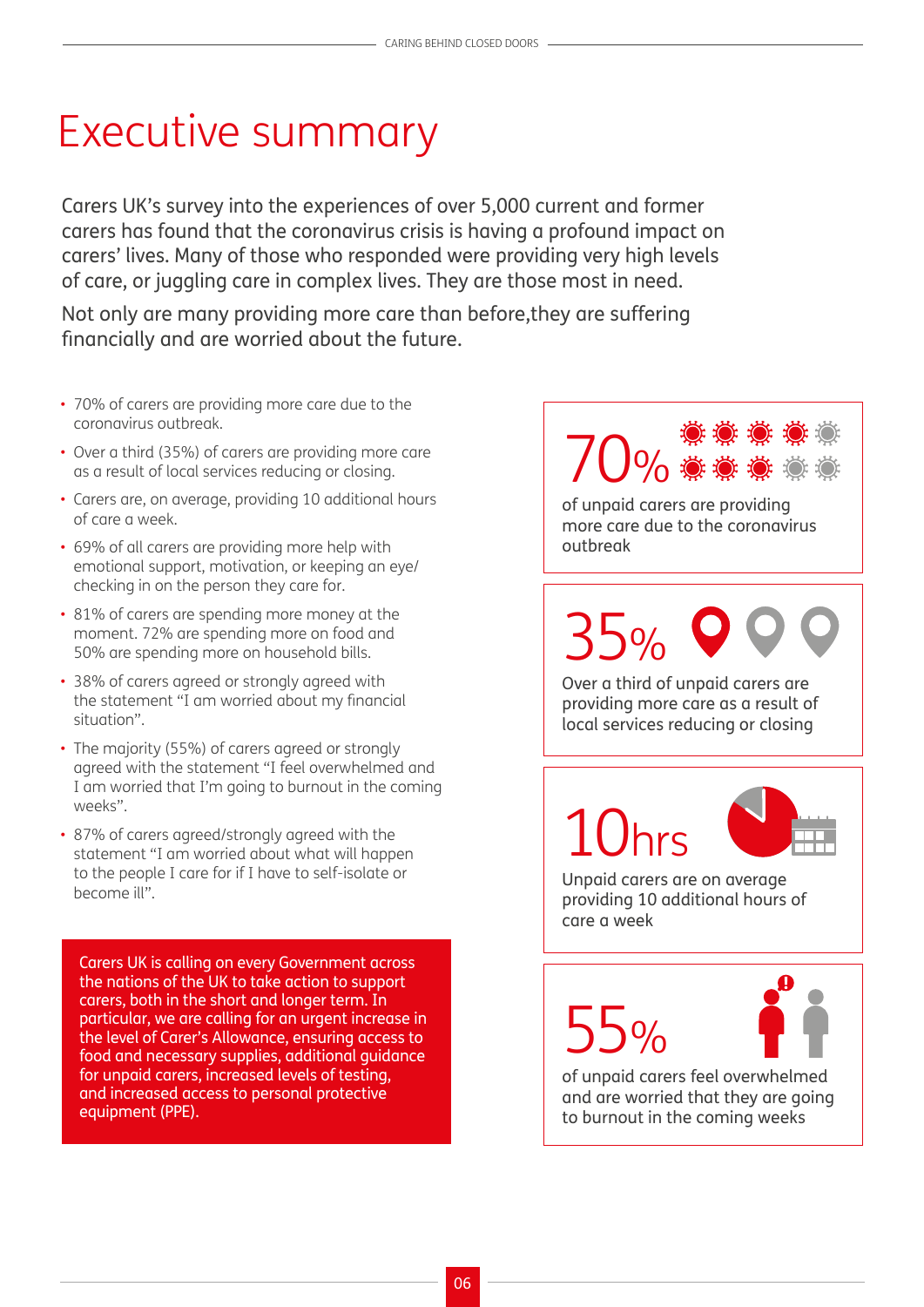## <span id="page-6-0"></span>Rising levels of care

Before the coronavirus outbreak, carers across the UK were already providing substantial amounts of care, valued at £132 billion a year.<sup>1</sup> The increased pressures carers are currently facing means many have changed the amount and type of care they are providing.

#### **Changes in the amount of care provided**

The results show that on average, carers are providing 10 hours more care per week than they were before the coronavirus outbreak. The average figure is now 65 hours per week, compared to 55 hours before.

Respondents were asked if their caring levels had changed and were able to select multiple reasons for this. Overall, 70% of carers said that they had increased the amount of care for one or more reasons.

Looking at the reasons why more care is being provided in detail, shockingly over a third (35%) of people said they were providing more care as a result of local services reducing or closing.

This figure rose to 39% in Scotland, 36% in Wales and 45% in Northern Ireland. It's worth noting that by no means all carers received services before the coronavirus outbreak.

#### **Has the amount of care you are providing changed since the start of the coronavirus outbreak?**

(Extract of carers who said they are providing more care)

| I am providing more care than before<br>because local services have been<br>reduced/closed (e.g. day care)                               | 35% |
|------------------------------------------------------------------------------------------------------------------------------------------|-----|
| I am providing more care because I am<br>worried about paid health and social care<br>staff having contact with the person I<br>care for | 22% |
| I am providing more care because the<br>paid health and social care staff have<br>reduced personal care                                  | 10% |
| I am providing more care because my<br>paid working arrangements have changed<br>so I have more time                                     | 10% |
| I am providing more care for another<br>reason                                                                                           | 27% |

#### <sup>RR</sup>

100% of my husband's care is on me. He is in a wheelchair so I have a lot of heavy lifting to do. Before coronavirus I had two care workers three times daily. It makes a difference.

 $\{35\}$ 

#### <sup>"</sup>

Day centre twice a week is closed and my brother can no longer take my Dad out one day at the weekend. I am providing three full days more than I used to. 24 hours a day 7 days a week.

M)

" Despite having an Education Health and Care Plan my son is at home full time as the specialist provision he attends has closed and his school do not feel able to manage his needs due to the reduced staff they are operating on.

**SSS** 

Other reasons shared by carers as to why they were providing more care included the fact that other family and friends are less available to provide care, and that some people had temporarily moved in with the person they care for.

#### <sup>"</sup>

I have cancelled Mum's care calls, four a day, two care workers, to reduce the amount of people entering Mum's home. I have moved in with her, for the shielding period, and I'm providing the care she needs.

SSS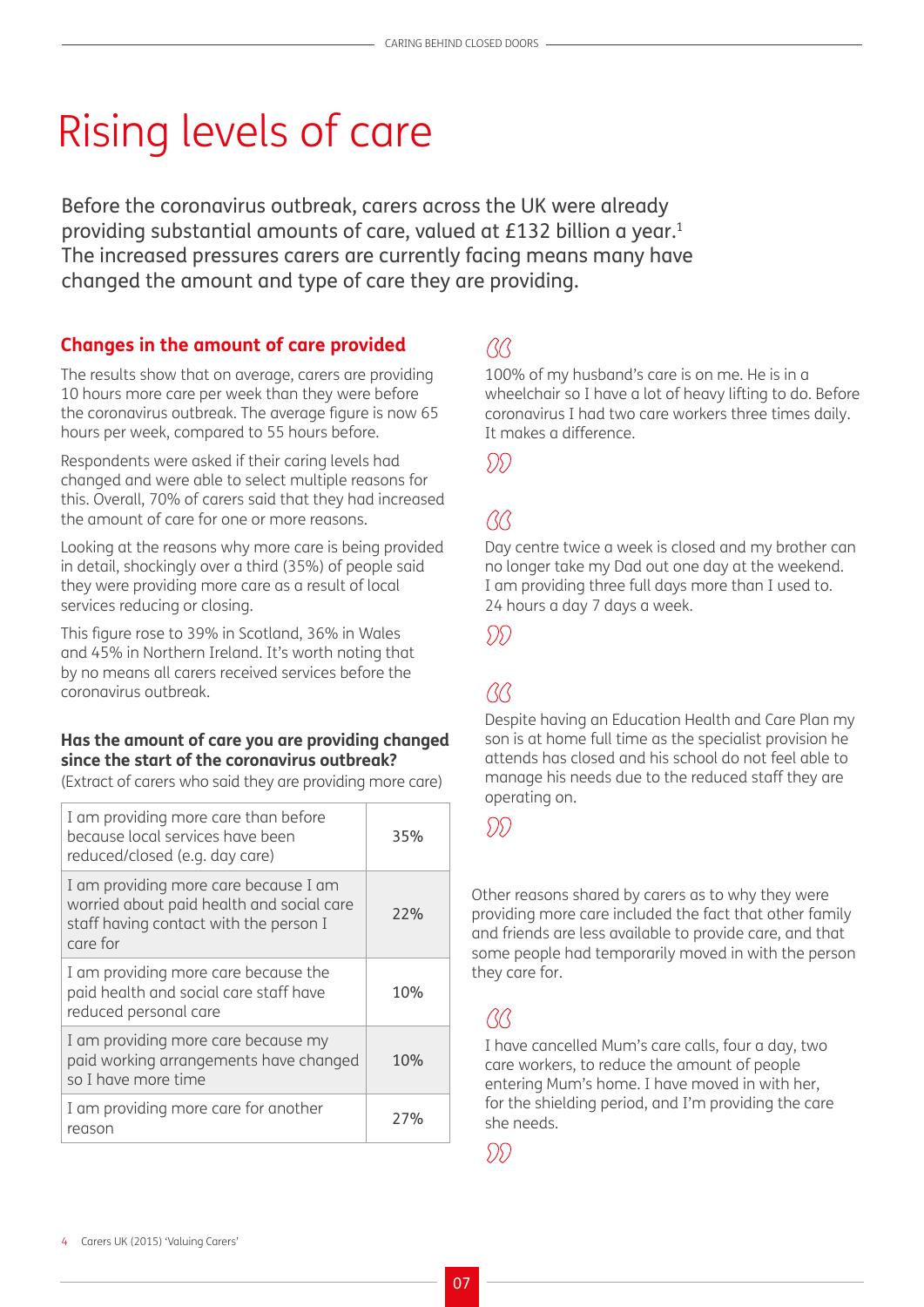### <sup>"</sup>

Prior to this outbreak, I could rely on other family members getting involved in taking my wife's shopping, or out for coffee, etc, giving me a break and some free time to do activities just for myself. Coronavirus now means I have that responsibility for 100% of the time.

#### $\mathcal{S}(\mathcal{S})$

However, 9% of carers said they are providing less care for one or more reasons. 7% of carers are providing less care because they are following Government guidance and reducing their social contact. Those caring for a parent were most likely to have reduced the amount of care they are providing for this reason with 13% selecting this option. This is often a source of great worry and concern of families, but they are doing their best to adjust.

#### **Has the amount of care you are providing changed since the start of the coronavirus outbreak?**

(Extract of carers who said they are providing less care)

|                                                                                                                    | 7% |
|--------------------------------------------------------------------------------------------------------------------|----|
| I am providing less care than before<br>because I am no longer spending as<br>much time with the person I care for | 3% |
| I am providing less care for another<br>reason                                                                     | 7% |

#### RR

I am trying to provide daily video contact instead of twice per week extended visits that I usually do. I am delivering shopping and then sitting in his garden to make phone calls for him and provide moral support just once per week for an hour as can't go within three metres.

#### $\mathcal{S}(\mathcal{S})$

### <sup>"</sup>

I suffer from asthma so I cannot share my father's care with my sister. We have temporarily asked all our care workers to stay away from our father's to restrict his care to one person. My sister has taken over all my father's care travelling to his house four times a day.

 $\{3\}\$ 

Other reasons for providing less care included being unable to visit the person they care for in a care home and having to take a step back from caring for their own health reasons. For those telling their concerns about care homes, they were desperately worried about the long-term impact on their relatives' health and wellbeing.

" I can no longer get in to the nursing home to see my Mum to provide emotional support and she is unable to use technology to engage with me.

#### $\sum$

Around a fifth of carers (22%) are providing the same level of care.

#### (3(3

Caring for someone with MND is the same in lockdown as normal. Nothing has changed apart from I am more conscious about distancing from people when out shopping to try and ensure I do not bring home the virus.

#### M

Prior to the coronavirus outbreak, Carers UK had already raised concerns about the high and sustainable levels of care being provided by families, as a result of an underfunded care system. This situation has clearly been exacerbated by this crisis, demonstrating the value and key role that care services play in supporting families and friends who are carers.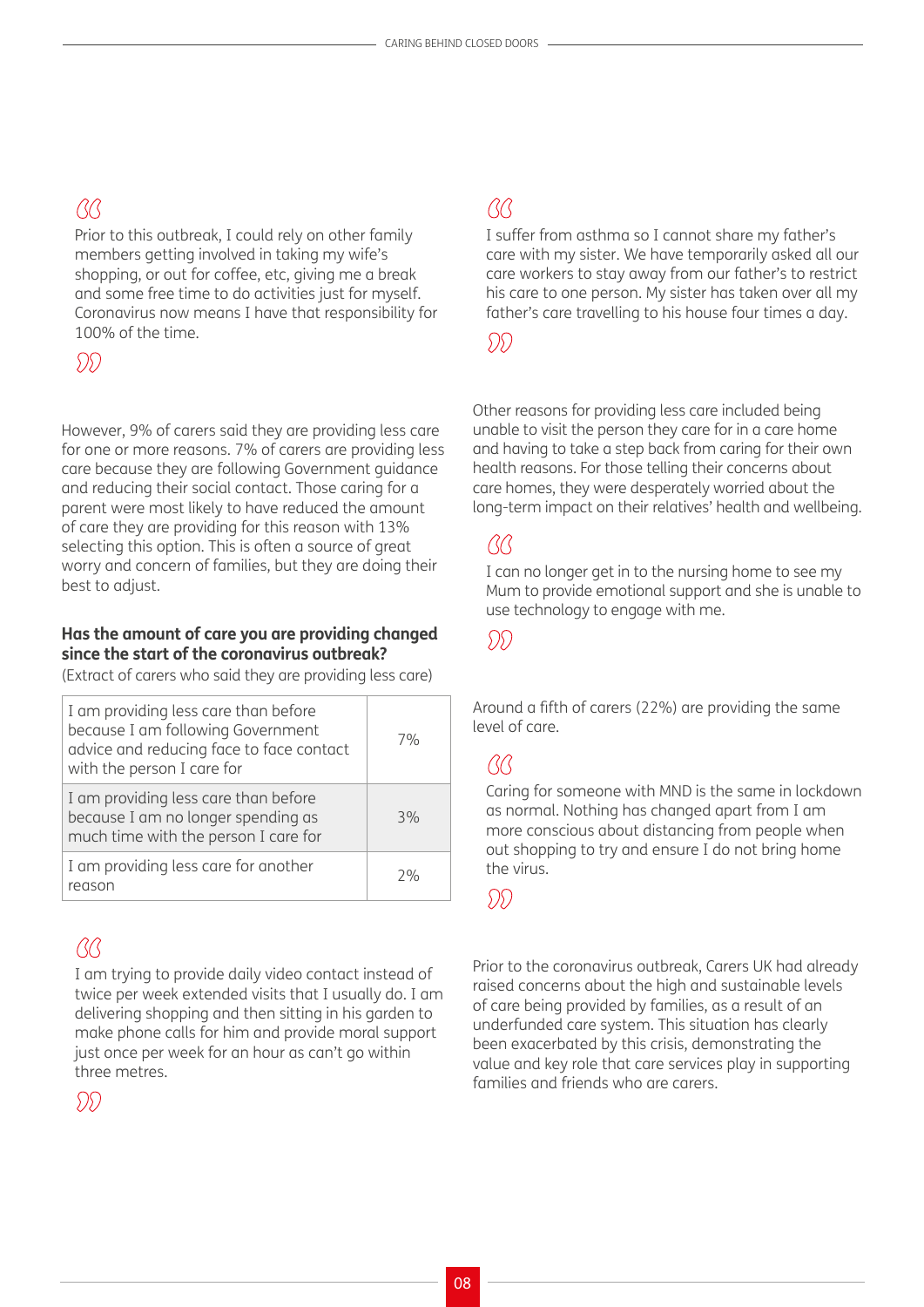#### **Changes in the type of care being provided**

For many carers, the type of care they are providing has also changed due to a change in circumstances, services or the needs of the person they care for. Carers were asked if they were providing more of any of the following types of care and were able to select more than one option. Notably, 69% of all carers are providing more help with providing emotional support, motivation, or keeping an eye on someone either in person, phone or online. In each of the nations this figure was slightly higher, with 72% in Scotland, 73% in Wales, 70% in NI.

#### **Are you providing more of the following types of care since the start of the coronavirus outbreak?**

| Providing emotional support, motivation or<br>keeping an eye on/checking in on someone<br>either in person, or by phone or online | 69% |
|-----------------------------------------------------------------------------------------------------------------------------------|-----|
| Practical help in person (e.g. preparing<br>meals, shopping, laundry, housework,<br>household repairs, taking to doctor/hospital) | 53% |
| Practical help at a distance (e.g. arranging<br>for food and medicine deliveries)                                                 | 40% |
| Taking them for exercise (e.g. short walk,<br>run or cycle)                                                                       | 36% |
| Personal care (e.g. dressing, bathing,<br>washing, shaving, cutting nails, help with<br>eating, using the toilet)                 | 34% |
| Arranging/coordinating care and support,<br>medical appointments and other help                                                   | 76% |
| Help with moving around (e.g. with<br>walking, getting up and down stairs,<br>getting into and out of bed)                        | 25% |
| Helping with paperwork/financial matters<br>(e.g. writing letters, filling in forms,<br>dealing with bills, banking)              | 25% |
| Helping with medication (e.g. making sure<br>he/she takes pills)                                                                  | 74% |
| Helping with medical care (e.g. giving<br>injections, changing dressings)                                                         | 11% |

### <sup>"</sup>

My son has a severe learning disability and isn't capable of understanding what is happening, as time passes and his routine has vanished he has become increasingly dependant on me and seeking my presence beside him at all times as though he senses anxiety and fear but can't make sense of it and feels the need for more comfort and reassurance than normal.

SS)

GG<br>The type of care I now give is more time consuming as I have to do a 20 mile round trip to care for my parents, doing their shopping, sorting out prescriptions and paperwork as well as trying to keep my daughter busy with activities inside the home.

#### DD.

Many carers spoke of the exhaustion of providing constant care, including mental wellbeing support for the person they cared for – whether to reduce anxiety, reduce challenging behaviour or calm hyperactivity. Comments from carers also show that the closure of key day services and specialist provision has been particularly hard for certain groups, such as those caring for some with a learning disability, autism, or dementia. Many spoke of increases in challenging behaviour because of the person not understanding circumstantial changes or the new rules that they must follow.

> 9999 69%

of unpaid carers are providing more help with emotional support, motivation or keeping an eye/ checking in on the person they care for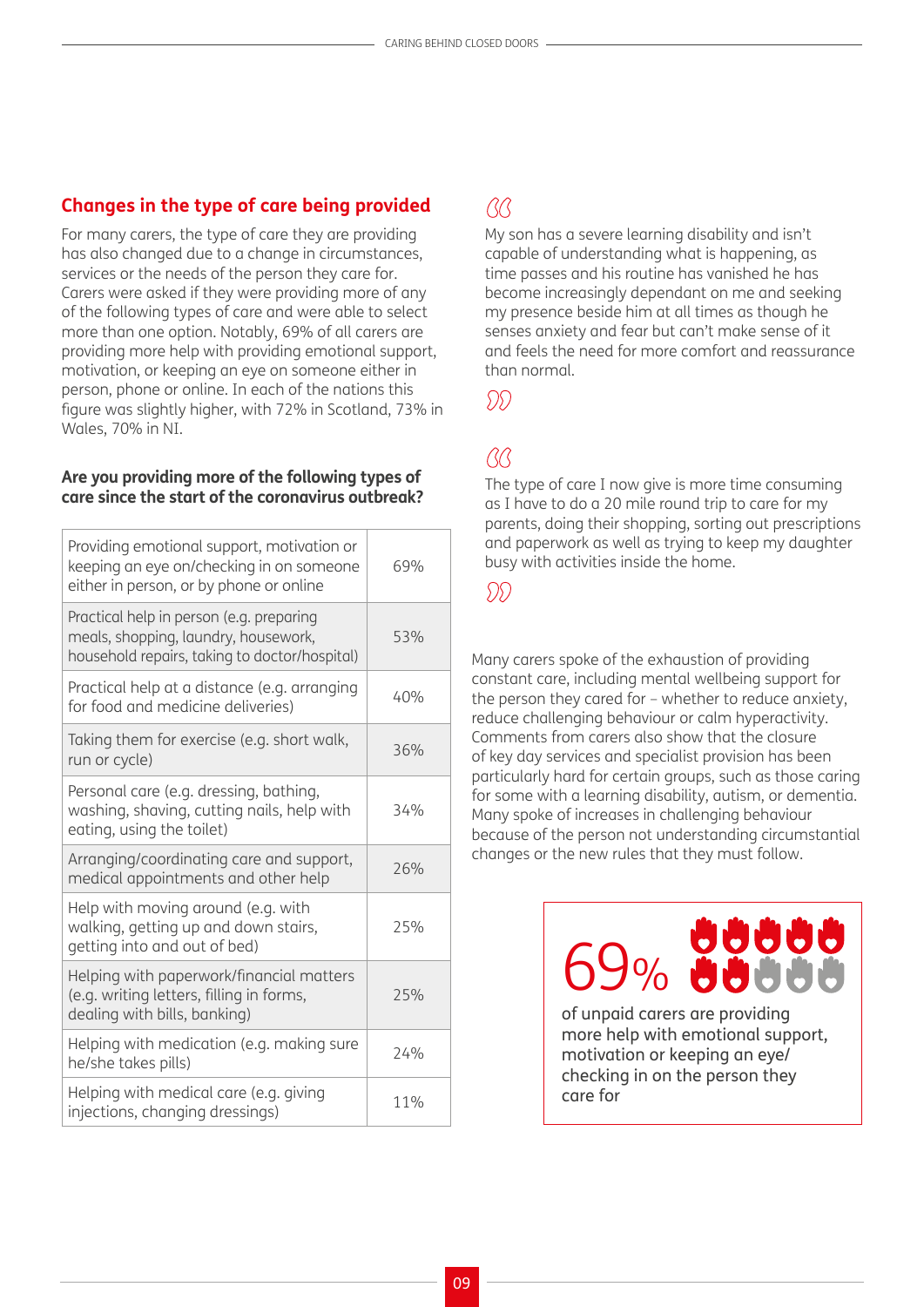## <span id="page-9-0"></span>Financial pressures

Many carers already faced very difficult financial situations due to their caring responsibilities. Prior to the coronavirus crisis, 1.2 million carers were already in poverty.<sup>5</sup> Previous research has found that caring can result in a sharp reduction in income, due to the extra costs of caring, this can be compounded if they have had to reduce their hours, and/or the person they are caring for has had to give up work due to their illness or disability. Carer's Allowance, the main carers' benefit is only £67.25 a week (2020/21rates), the lowest benefit of its kind.<sup>6</sup>

The coronavirus outbreak is likely to have a lasting impact on many people's finances, with many jobs and income levels affected alongside changes in lifestyle. Caring already carries increased costs, but there may be further costs from heating, equipment for adapting the home, technology, or the need to find specialist food.

This research confirms finances are a concern for many carers, with 38% agreeing or strongly agreeing with the statement "I am worried about my financial situation".

" My savings that I have spent 30 years trying to build up for retirement are now vanishing to pay the bills.

<sup>M</sup>

#### <sup>"</sup>

My husband's job has been furloughed but we are not sure how long this will last and the thoughts of having to apply and go through the process of the benefits system worries me as I have enough worries just caring.

DD,

#### **Rise in costs**

Worryingly, the vast majority of carers have seen an increase in costs since the coronavirus outbreak. When asked if they had seen an increase in their household costs, 81% said they were spending more – the biggest reason for an increase was spending more on food.

#### **Are you spending more money on any of the following things since the start of the coronavirus outbreak?**

| Yes, I am spending more on food<br>(e.g. because of getting food deliveries,<br>because of having fewer choices about<br>what to buy) | 72% |
|---------------------------------------------------------------------------------------------------------------------------------------|-----|
| Yes, I am spending more on household bills                                                                                            | 50% |
| Yes, I am spending more on technology to<br>keep in touch with the person I care for                                                  | 19% |
| Yes, I am spending more on equipment                                                                                                  | 11% |
| Yes, I am spending more on something<br>else                                                                                          | 11% |
| Yes, I am spending more on social care<br>support                                                                                     | 6%  |
| No, I am not spending more on anything                                                                                                | 19% |

<sup>5</sup> New Policy Institute (2016) 'Informal carers & poverty in the UK: An analysis of the Family Resources Survey'

<sup>6</sup> In Scotland, carers in receipt of Carer's Allowance, are paid an additional payment twice per year a Carer's Allowance Supplement. This was part of a commitment to raise Carers Allowance to the level of Job Seeker's Allowance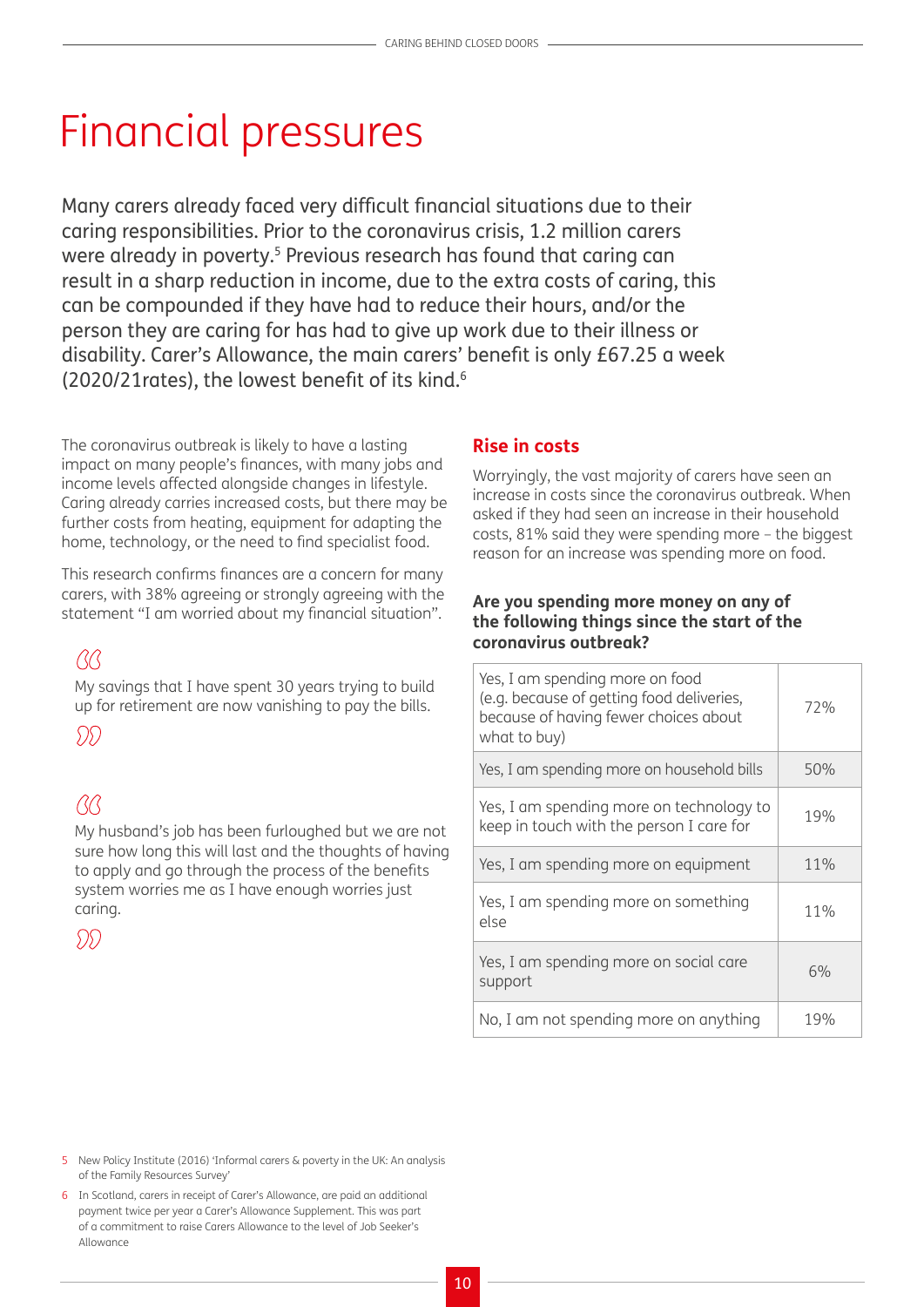Carers highlighted that own-brand and cheaper products were often not available to purchase and their usual routine has changed, resulting in higher food bills.

" Not been able to shop in cheaper shop, you have to get whatever you can, this takes a lot of my caring time up. Also still haven't received food vouchers from school.

#### SS)

#### **RR**

Food bills have increased, but primarily because of fear; as my Mother says on a daily basis, this week could be the last week, so she would like another piece of cake, she would like a sherry with her meal, so strict budgeting has gone.

 $\mathcal{D}\mathcal{D}$ 

The impact of more time at home is leading to increased costs on phone bills, entertainment and equipment for the people they were caring for.

<u>ack</u><br>Everything is more expensive. Trying to get medical<br>. help unconnected with the virus is all but impossible. Phone bills horrendous trying to chase medical, medicines or orders.

M

### RR

Spending so much more money on school supplies and also sensory toys for my nine year old as he has more severe autism. Also having issues getting specific food brands so having to buy what I can in bulk as he only eats a very select amount of things. We haven't left the house in four weeks. Extra on heating, TV, internet, all to keep him amused.

#### <sup>n</sup>

Judging by our previous research, $7$  this will push families already at the edge of financial stress into debt, or further into debt, with lasting impacts in the long term on their health and wellbeing.



of unpaid carers are spending more money at the moment. (72% are spending more on food and 50% are spending more on household bills)

7 Evidenced extensively in Carers UK (2014) 'Caring and Family Finances Inquiry' and more recently in Carers UK (2019) 'State of Caring 2019'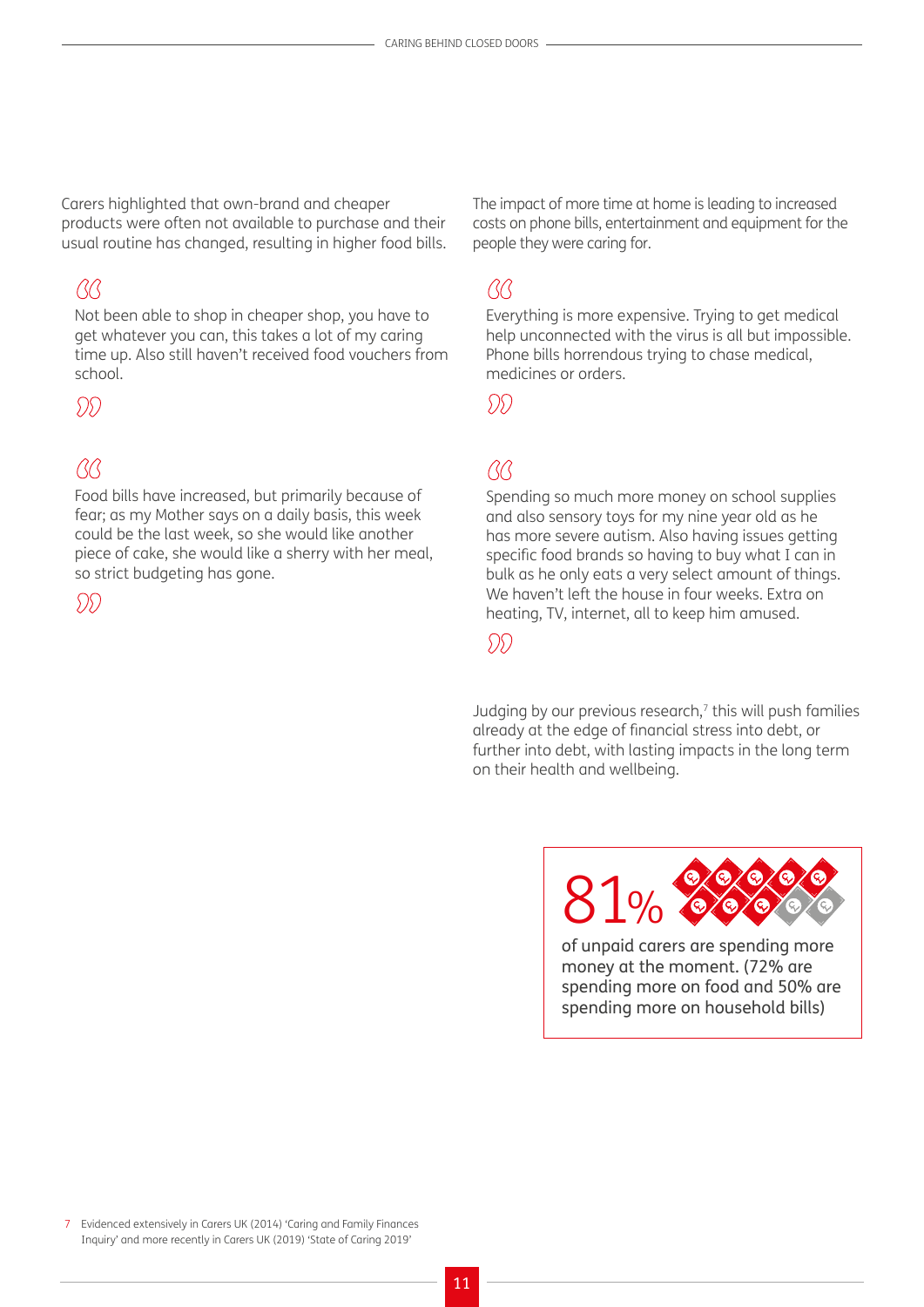## <span id="page-11-0"></span>Impact on working carers

Working carers were already struggling to juggle the pressures of working and caring, trying hard to balance providing practical and emotional support, managing appointments, and keeping an eye on the person they care – all alongside paid work. Research undertaken in 2019 has shown that over 600 people a day were giving up work to care for a loved one<sup>8</sup>. Carers UK has also estimated that almost 5 million people were juggling work and unpaid care for an elderly, ill or disabled relative<sup>9</sup>.

The coronavirus outbreak continues to have a significant impact on work with social distancing measures meaning many businesses and other organisations are struggling to continue to operate. This is likely to lead to an increased unemployment rate and changes to how we work across the UK.

Our survey shows that the crisis has already had a significant impact on working carers' jobs. 1,230 respondents who indicated they were in paid work before the crisis were asked for details about their current working situation. Almost a fifth (17%) reported either having lost or given up their job or being unable to work because of the social distancing rules. All these options indicate that the individual is no longer being paid, meaning that they are likely to have seen a dramatic reduction in their income.

#### **What is your current employment situation in light of the coronavirus crisis?**

| I am working from home                                                                         | 41% |
|------------------------------------------------------------------------------------------------|-----|
| I am a key worker so I am still going to work<br>as normal                                     | 16% |
| I have been furloughed                                                                         | 13% |
| I am unable to work because of the<br>current social distancing rules and am not<br>being paid | 9%  |
| None of the above                                                                              | 7%  |
| I have given up work because of caring                                                         | 6%  |
| I have been unable to work because of<br>illness                                               | 3%  |
| It is not possible for me to work from<br>home so I am still going to work as<br>normal        | 7%  |
| I have lost my job                                                                             | 7%  |

8 Carers UK (2019) 'Juggling work and unpaid care'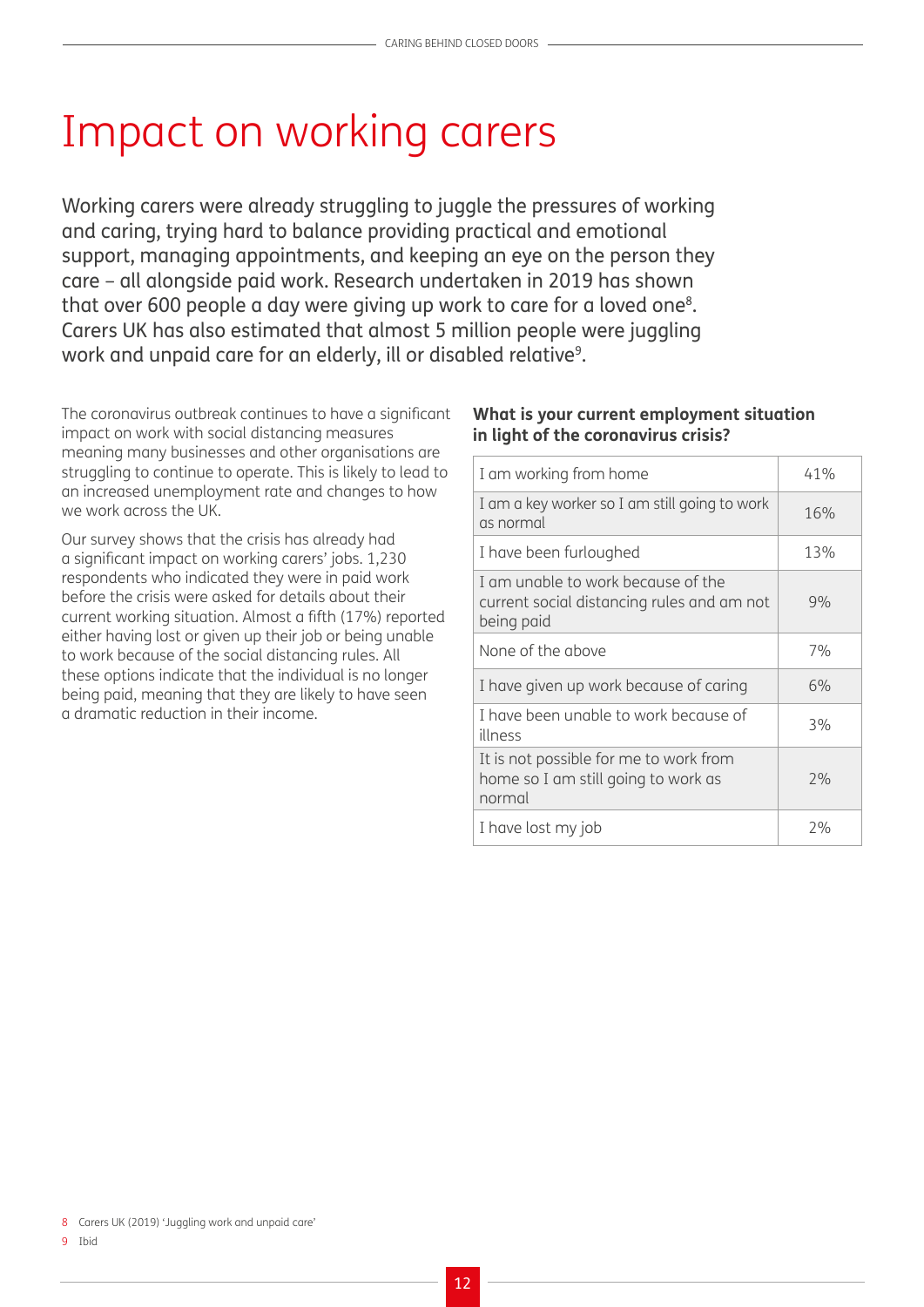Many of the self-employed or those on zero hours contracts were having a particularly challenging time seeing sharp reductions in incomes, and challenges accessing Government support.

#### RR

My husband's business folded due to the coronavirus so he has had to take on three nights at a supermarket to help pay the mortgage. This makes it even harder for us to keep our son safe from the infection.

DD

Balancing caring responsibilities with work, remains a challenge with previous arrangements including school, day care and other family members providing support no longer an option for many with 6% having had to give up work since the coronavirus outbreak.

#### <sup>M</sup>

I have no care during the day so I had to give up work. My daughter is completely reliant on care workers and usually she would be at school. My work is around her hours so never been an issue. Her grandparents usually sit for an hour when she gets home and I leave work but they are both in the vulnerable group.

#### m

#### **M**

Unable to work because of stress – no help from work to cope with the fact my son had nowhere else to be cared for but at home by me and they could only offer unpaid leave.



A further 13% of working carers have been furloughed from their job. For these working carers they are still receiving an income, but many are concerned about what it will mean for their jobs in the future.

" I work full time always have so caring for my mum before and after work – at the moment non-essential retail stores have been closed so my business has put us on furlough for the foreseeable I am however worried about how long this will go on.

 $\mathcal{D}\mathcal{D}$ 

Some employers have been able to continue to operate, and offer changes to working arrangements. 41% of people are working from home. Managing caring and working from home can be challenging, with the emotional impact of not being able to take a break challenging for some carers to manage and the time spent trying to work whilst also juggling care.

### RR

Working from home has increased my stress levels because I am no longer able to use going to work as respite from my caring role.

 $\mathcal{S}(\mathcal{S})$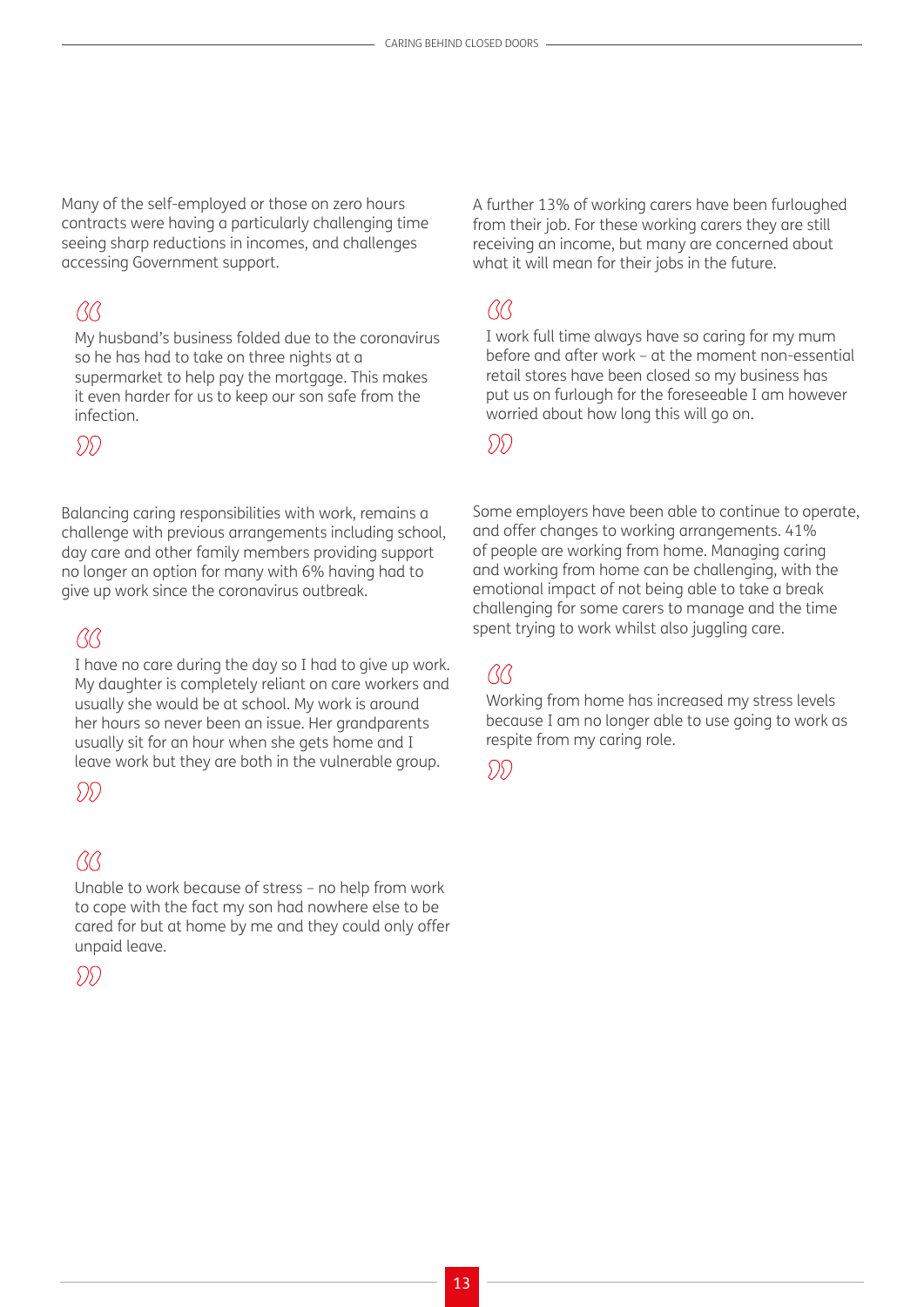## <span id="page-13-0"></span>Worries and fears

Caring for someone can be challenging and many previous research reports have evidenced the impact on carers physical and mental health<sup>10</sup>. Alongside the usual stresses of ensuring that the person they care for is well looked after, the coronavirus outbreak has added additional pressure and feeling of being responsible for keeping the person they care for safe.

Many carers are extremely concerned about being able to continue caring safely and effectively, whilst maintaining their own health and wellbeing at this time.

#### (3(3

I am terrified, to the point of suffering a panic attack, that either Mum or I will become infected and I'll either have to battle to keep her isolated, or worse I might get ill and won't be able to keep her safe because I'll have to self-isolate.

M)

One in five (18%) carers already feel unable to manage their caring role at the moment in part due to the increased hours in care and reduced local services, as highlighted in the previous section. The majority of carers (55%) agreed or strongly agreed that "I feel overwhelmed and I am worried that I'm going to burnout in the coming weeks".

#### **RR**

I have no other family members except my parents who I live with and look after. That's pretty damn stressful. If I burnout, who looks after them? Nobody. We have no external support. I am already faltering.

 $\mathcal{D}\mathcal{D}$ 

### <sup>M</sup>

I have a support network, but the main support I need is respite (which I usually get when he attends specialist provision) and no one can offer this at the moment. Even therapeutic support is tricky at the moment as son can't cope with me being on the phone.

DD.

Some carers were concerned about what the future would mean for care provision, and whether there would be a reduction in support for the person they were caring for.

GG<br>I am worried that the council will strip away the care package, because due to the new law, they can. I am terrified that I am going to become too ill to care and my guys are going to be placed in unsuitable accommodation.

 $\mathcal{S}(\mathcal{S})$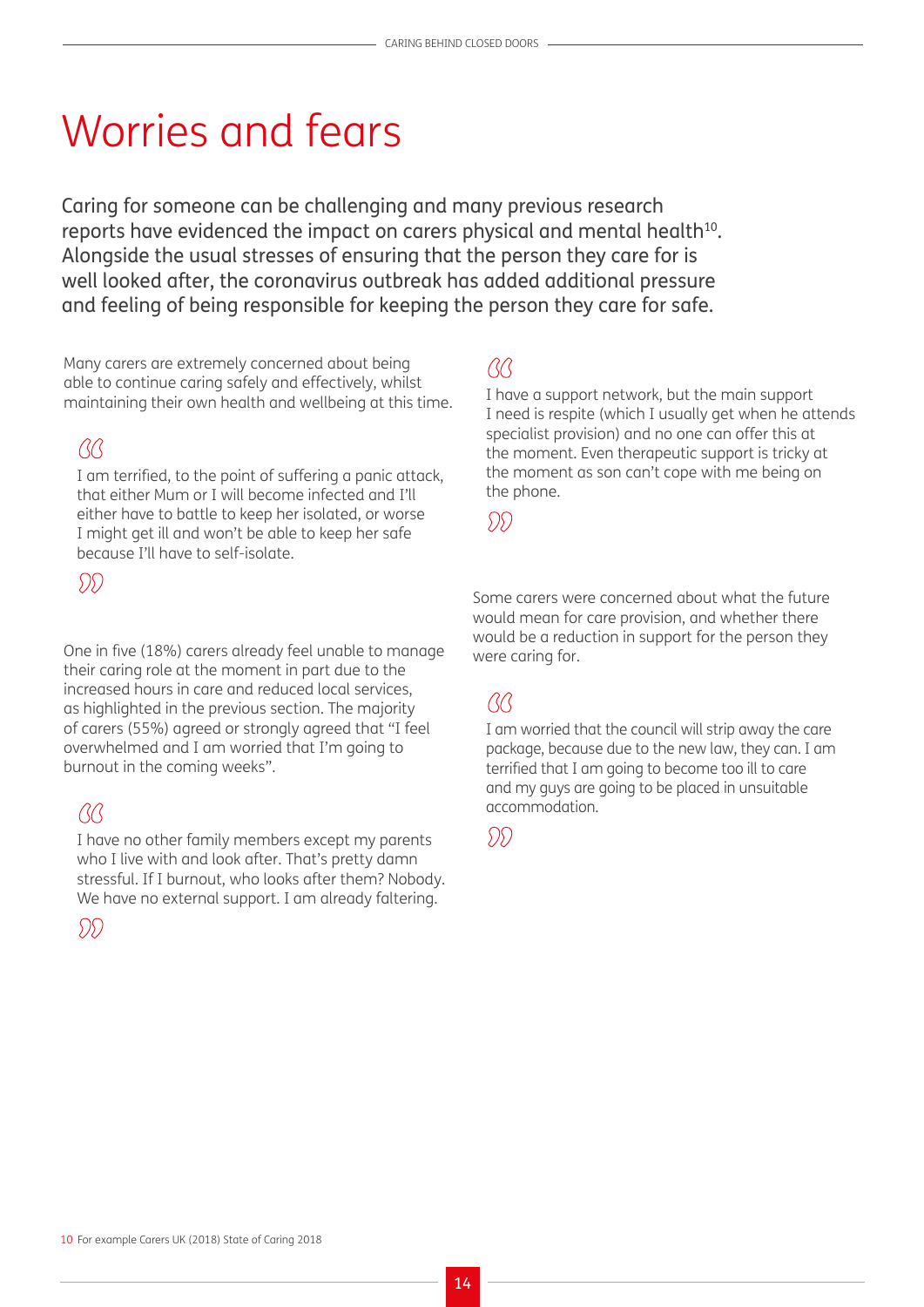Loneliness, isolation and taking time to look after their own wellbeing is a challenge for many carers, which has only been heightened by the coronavirus outbreak. One third of carers (33%) of carers felt they were unable 'to look after their own health and wellbeing', and 44% stated that they were 'lonely and cut off from people'.

#### 88

Fed up, lonely, scared for my own mental and physical health, unsupported. We have just been forgotten. As I'm Mum's carer we don't qualify for any support from the council in terms of the food boxes or PPE or just even some moral support.

#### <sup>M</sup>

Some carers, who had been providing care for someone who lived at a distance, were struggling with not being able to visit the person they care for.

#### <sup>"</sup>

I didn't expect to be far away and unable to be there. As he is vulnerable it's best I don't travel 136 miles to help, but it's killing me emotionally.

#### $\{3\}$

Carers biggest concern was what would happen if they themselves become ill. The overwhelming majority (87%) of carers agreed or strongly agreed with the statement "I am worried about what will happen to the people I care for if I have to self-isolate or become ill".

#### 88

I'm so scared that either I or the care worker will get this virus and then what? No back up plan and no support.

 $\sum$ 

" And it stands my mother lives with me. If I fall ill due to picking up this virus in my job role – I have nowhere else I can go to isolate for two to three weeks away from her. Essentially, if I catch it and pass onto her; she'll likely succumb to the infection. Feel I'm placed in a horrible situation.

#### $\mathcal{D}\mathcal{D}$

Nevertheless, people were creating support networks with many carers finding help from the local community and friends and family highlighting that across the UK people that have wanted to provide support to vulnerable people and those caring for them. 57% of carers said they were able to keep in touch with family and friends.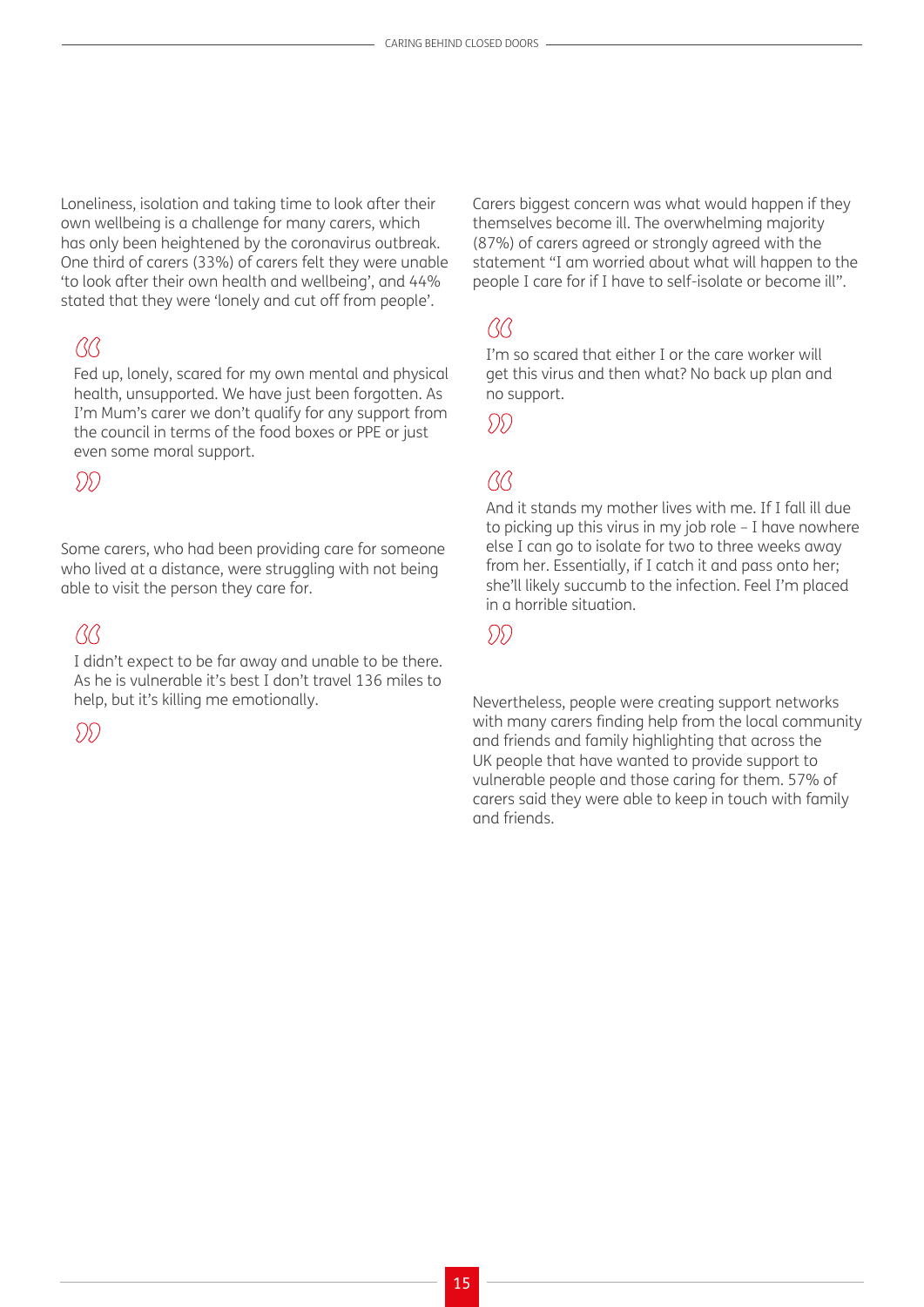### <span id="page-15-0"></span>Bereavement

A small number of carers shared that the person they care for had recently died, either as a result of the coronavirus outbreak or as a result of a pre-existing condition. For these carers the crisis had affected their ability to provide end of life care or the subsequent practical arrangements such as funerals. We would expect this to increase as the pandemic progresses and for this to have longer term mental health implications as people are unable to process grief in the usual way.

#### <sup>"</sup>

My mum died at the end of March. She tested positive for coronavirus. She had been not well and was taken to A&E where she was admitted and tested. She lasted four days and we could not see her or phone her.

 $\mathcal{D}\mathcal{D}$ 

#### <sup>"</sup>

My husband was rushed into hospital with pneumonia, treated and tested positive for flu. We were allowed to be with him for eight days in isolation and then he was taken to a local care home. No visiting allowed and five days later he passed away. We are now holding his funeral with only close family able to attend because of the lock down.

M)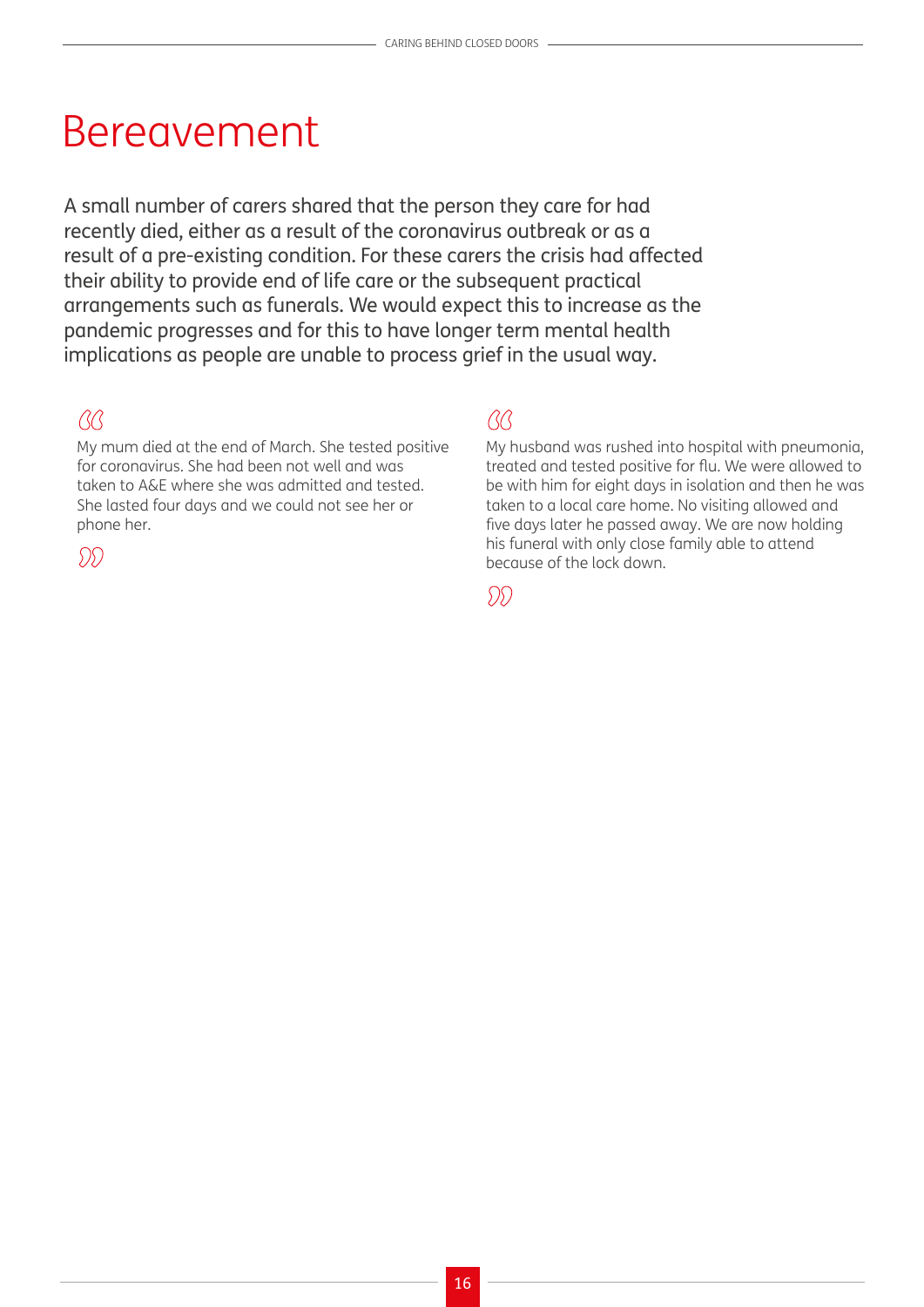## <span id="page-16-0"></span>Practical issues faced by carers

The challenges posed by coronavirus mean that even more strain is being placed on the lives of carers who were already going above and beyond to provide care for family and friends. Respondents shared four common practical challenges that were causing significant concerns.

#### **Contingency planning**

Government guidance for carers advises that they develop contingency plans in case they are unable to provide their usual care, due to becoming ill or having to self-isolate. Contingency planning is something that Carers UK has always recommended that carers do with the support of family, friends, local services, local government, and health services, where appropriate. We have also asked local authorities, health and social care trusts and health bodies to be pro-active.

Many carers responding to the survey reported feeling unable to put contingency plans in place, as they do not have family members or friends who can take on their caring responsibilities. For some, it is the complexity of care which is the barrier, whilst for others, they simply do not have family close by, or who are able to provide support.

Only one in five respondents (21%) agreed or strongly agreed with the statement "I am confident that I have a contingency plan in place in case of emergency". This was lower in Wales where only 16% agreed/strongly agreed, but higher in NI (21%) and Scotland (26%).

Comments indicate that even those who have a contingency plan in place before the crisis are fearful that stretched social services/work would be able to fill in any gaps in care their illness or self-isolation would cause.

#### <sup>M</sup>

I'm so scared that either I or the person I care for will get this virus and then what? No back up plan and no support.

<sup>M</sup>

#### <sup>M</sup>

There is only me that can look after my family member. I don't have a contingency.

DD.

#### RR.

I have a contingency plan in normal circumstances but I worry that there won't be the right level of support if I were to become ill now. I have just read that my local social services need to prioritise and will leave my Dad at risk.

 $\mathcal{D}\mathcal{D}$ 

#### **Personal Protective Equipment (PPE)**

A key theme emerging is the significant concern among carers about care workers coming into the house without adequate PPE and spreading infection. This has led some carers to reduce the support they receive from care workers, placing yet more strain on themselves. In some cases, carers have reported that services have been withdrawn because of care workers not having adequate PPE. Carers are also concerned about their own inability to access PPE for themselves and the impact catching coronavirus would have on their ability to care.

#### <sup>M</sup>

The PPE provided to the care workers is a flimsy plastic apron and gloves. It is protecting neither the care workers nor my wife. It is probably one of the biggest worries I have. I feel like we are sitting ducks.

DD,

### <sup>"</sup>

My Mum's care workers did not have the correct PPE to attend my Mum with a raised temperature so they withdrew care.

<u> DD</u>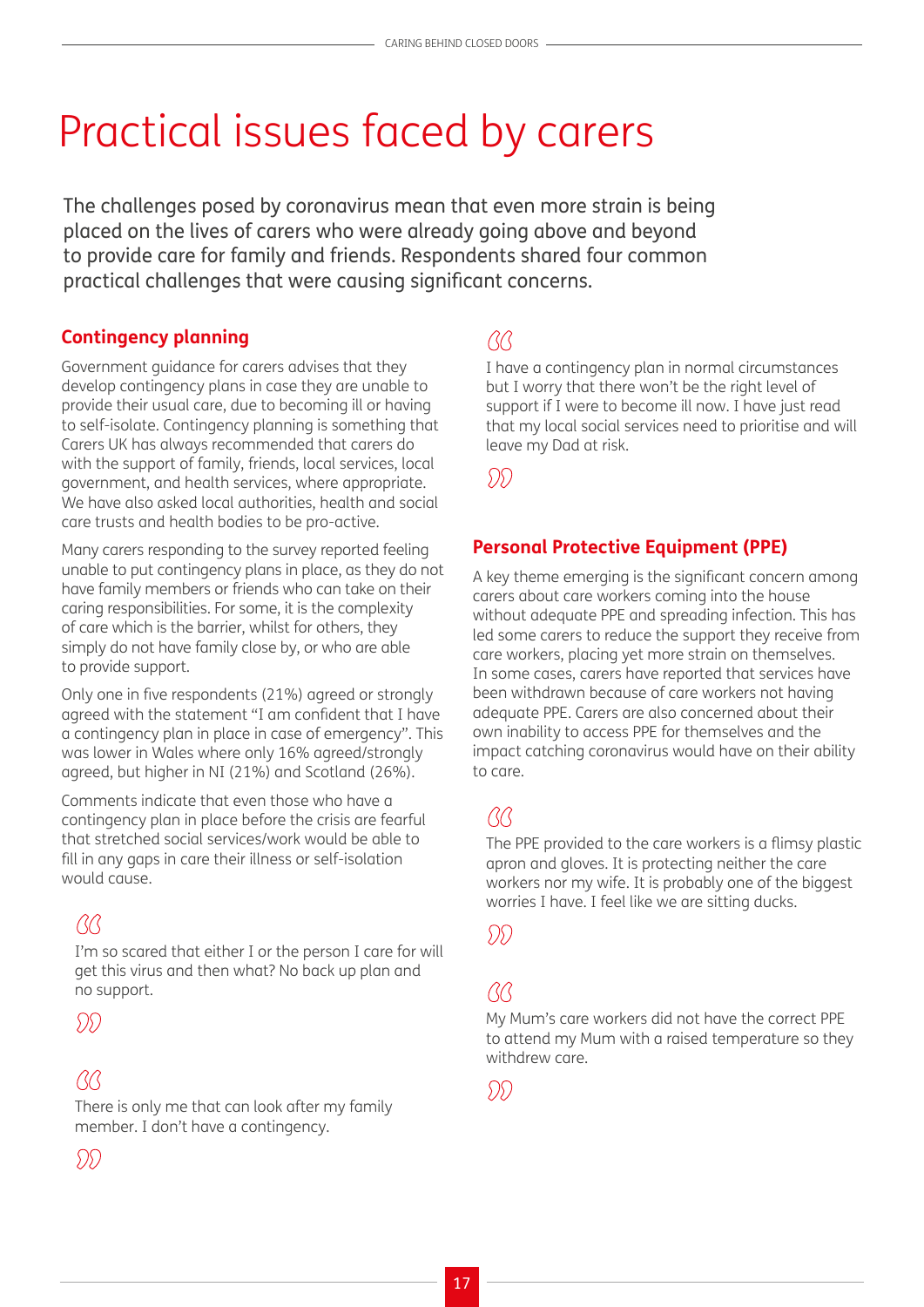#### **Accessing food and other supplies**

Whilst many supermarkets and suppliers have introduced measures to help NHS staff, social care staff and vulnerable people with their shopping, many carers reported that they are facing challenges accessing the food, medication or other supplies that they need.

It is particularly concerning that 64% of carers are having some or significant problems accessing the basic necessity of food. It is also concerning that 60% of carers were having some or significant problems access cleaning or hygiene products, given that good hygiene practices are essential in reducing the spread of coronavirus.

#### RR

I've got a child who only eats specific items (and that is part of their disability) he can't swallow tablets and gets them disguised in the only yoghurt he will eat… yet I can only get three of any one item.

M)

#### <sup>"</sup>

Sometimes I haven't been able to get sanitary pads, soap, hand gel and antibacterial spray that I needed for the person I care for.

DD

### <sup>"</sup>

I am unable to get shopping online, which I have done for years due to my daughter's mental health issues. She cannot be left alone for me to get shopping, therefore my parents are shopping for us all, putting them at risk as they are over 70 and have underlying conditions.

<sup>M</sup>

" I am trying to get supplies delivered which is very difficult. I have no one to help. I am worried about getting medicines when they run out.

#### SD)

However, some carers also shared positive stories of local businesses and community groups helping them to access necessary supplies.

#### RR.

The town I live in is very community minded, so within days of the outbreak the local community association, town council and food bank got together and created a central volunteer group…This group can arrange anything you need outside the house within literally hours.

#### DD,

#### **Are you able to access the supplies and support you need for you and the person/people you care for?**

|                                                                                                     | I am able to<br>access this<br>without any<br>problems | I am having<br>some problems<br>accessing this | I am having<br>significant<br>problems<br>accessing this |
|-----------------------------------------------------------------------------------------------------|--------------------------------------------------------|------------------------------------------------|----------------------------------------------------------|
| Food                                                                                                | 35%                                                    | 46%                                            | 18%                                                      |
| Medication                                                                                          | 56%                                                    | 33%                                            | 5%                                                       |
| Money from your bank account                                                                        | 67%                                                    | 16%                                            | 6%                                                       |
| Cleaning/hygiene products                                                                           | 36%                                                    | 44%                                            | 16%                                                      |
| Items for personal care of the person I care for<br>(e.g. incontinence products/skin care products) | 37%                                                    | 77%                                            | 9%                                                       |
| Technology to keep in touch with the person I care for                                              | 53%                                                    | 9%                                             | 4%                                                       |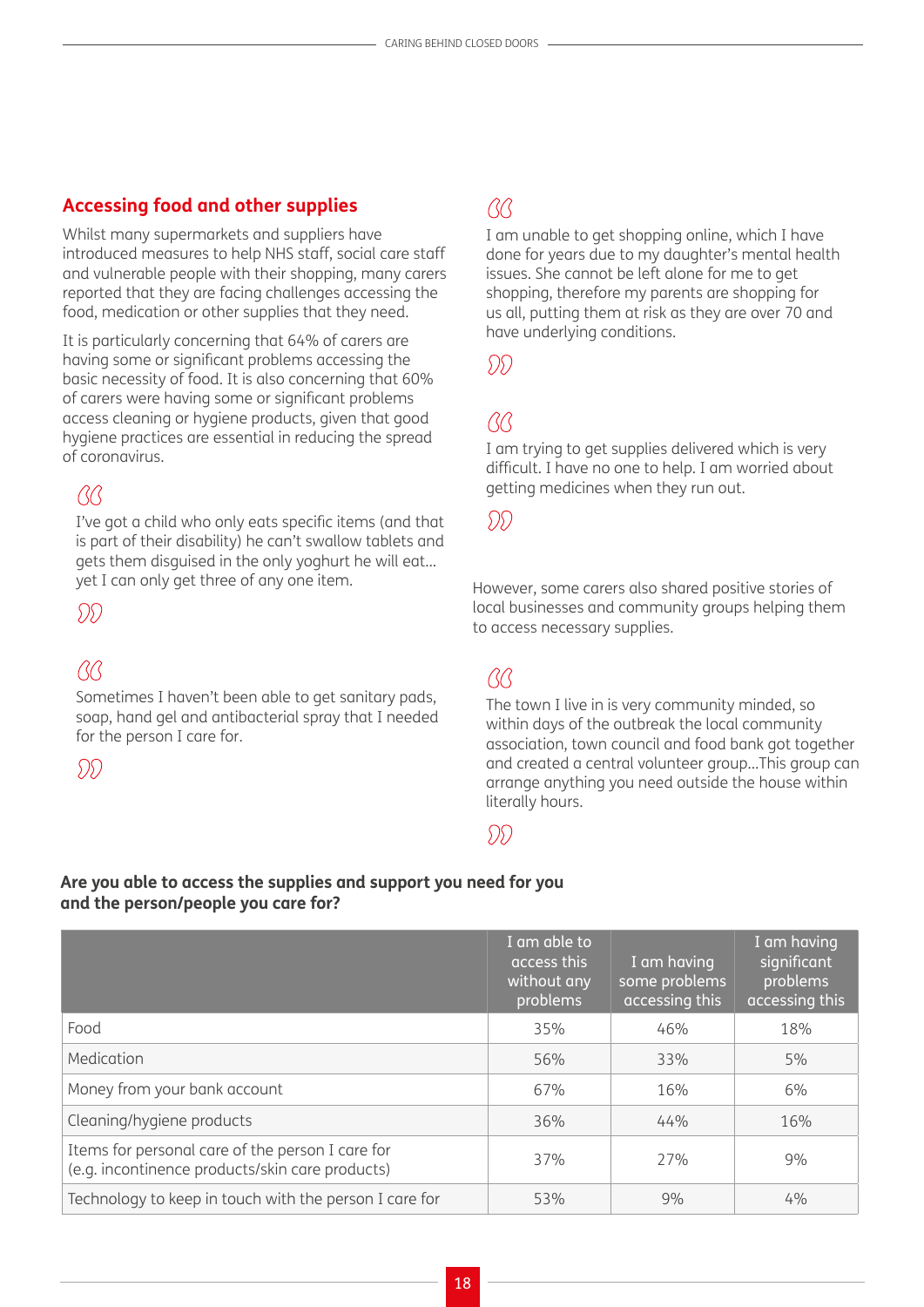#### **Government guidance**

Survey responses indicate that there is widespread confusion among carers about Government guidance on shielding and social distancing, and how it applies to them and the people they care for. Even for those who do understand the guidance, there is a significant challenge in following it.

#### <sup>"</sup>

How am I expected to work from home and provide care for my disabled son and mum who lives down the road? I work for the NHS there have been no help or support provided by my employer to help me manage...I have now been informed that I will be redeployed to the frontline and risk infecting my at risk son who has serious underlying health care needs. I'm at breaking point.

#### $\mathcal{D}\mathcal{D}$

### $\alpha$

The advice being given regarding self-isolating / shielding is confusing. Government are claiming things are happening to support more vulnerable people when clearly they are not happening. I'm very reluctant to turn to GPs as they are being overwhelmed with queries. So many people are being let down.

 $\mathcal{D}\mathcal{D}$ 

### <sup>"</sup>

It is hard to distance as care workers and health professionals come in and out of the home. I have had to go out more since lock down than I normally would to queue for food, get medication and help own family isolating.

#### $\mathcal{D}\mathcal{D}$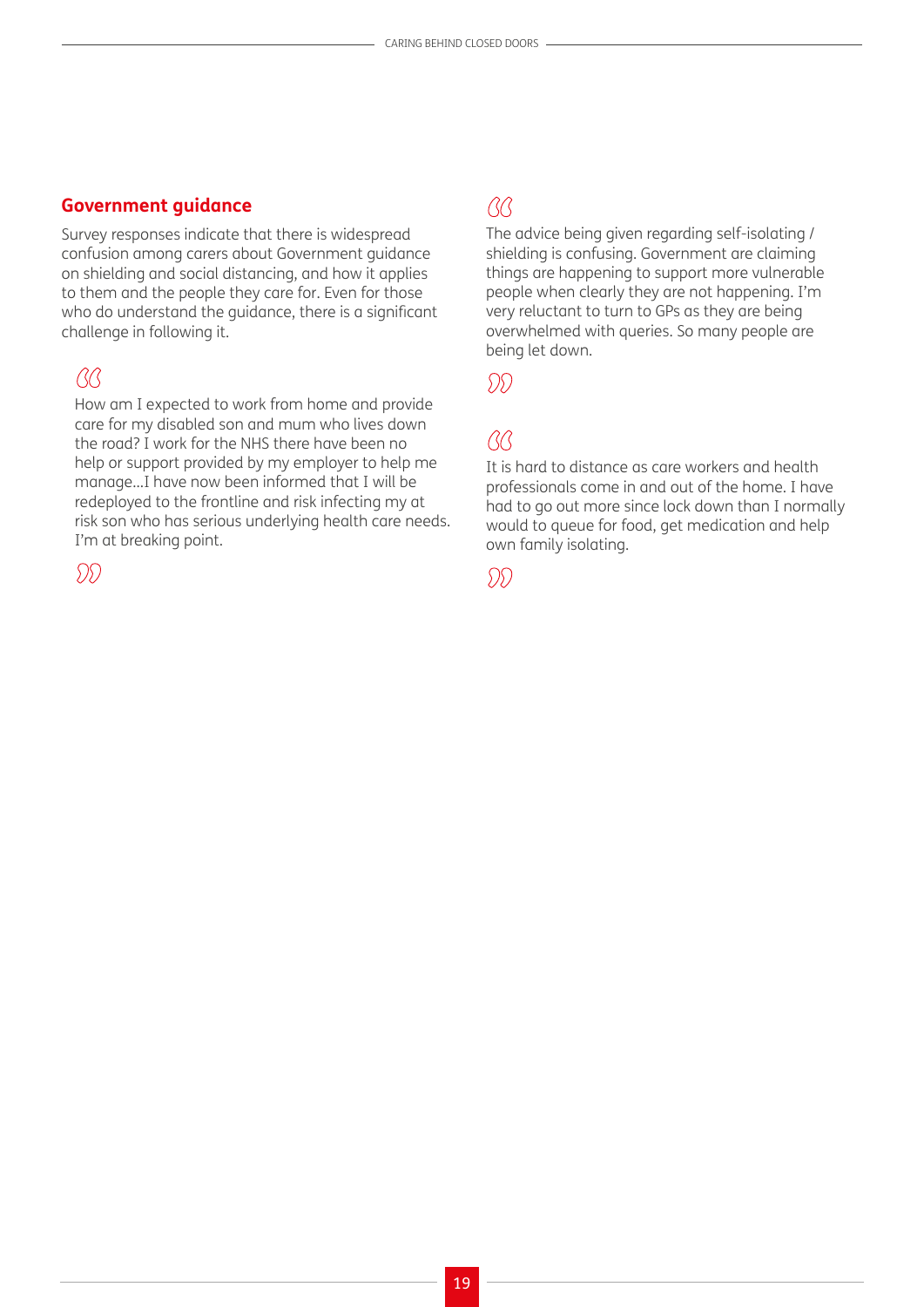## <span id="page-19-0"></span>The support carers need

With many carers under a significant amount of pressure and worried about the future, the restoration and reinstatement of care and support services at the earliest opportunity must be a priority.

In addition to this, carers were asked what support would help them through the coronavirus outbreak. Carers were given a number of different options and were able to add their own suggestions. The following were the top five:

- **1** More frequent testing of people with coronavirus symptoms or who have immunity
- **2** More help with contingency planning in case they aren't able to provide care
- **3** Clear and specific guidance from the Government for unpaid carers
- **4** Better personal protective equipment (PPE) for unpaid carers and/or the social care workforce
- **5** A rise in Carer's Allowance

61% of carers said that more frequent testing would help them. Comments indicated that carers were concerned about the lack of testing, or access to testing equipment, as they were worried about passing infection on to the person they care for themselves, or that paid care workers would do so themselves during visits. This was also a particular concern for people who identified as 'key workers', and who were still going into work as normal.

" It would be extremely helpful to know if any member of my household or wider family had had the virus, then we would know who we were able to visit and support.

<u> SSS</u>

59% of carers wanted more help with contingency planning in case they were unable to provide care.

**GG**<br>Better information as to how I would deal with situation if I was taken ill – would I have to move out of the house? Where would I live? Who would look after my husband? …I feel I am racing down a river with no paddles!

56% of respondents said that clearer and specific guidance from Government for carers would help them. Carers are anxious about how to ensure they are providing care as safely as possible currently, and also what will happen in the future.

### <sup>"</sup>

I would like clear and precise information about disabled person I care for having to get medical treatment for CV 19 and carer/patient not being allowed to stay with them. Autistic and severe learning disabled will be incredibly anxious and unable to cope.

 $\mathcal{S}(\mathcal{S})$ 

### M

Lack of clear guidance regarding caring for someone in the shielded category has caused significant stress and anxiety due to the potential impact on my son. I work in health and want to redeploy to frontline clinical practice. The guidance has been very unclear and not supportive of my carer role.

#### <u> M</u>

51% of carers said that better PPE for unpaid carers or the social care workforce would help support them at this time.

#### <sup>"</sup>

I think as unpaid carers we should be given some level of support in the provision of PPE – although I appreciate that there is currently a shortage – what would happen if, as an unpaid carer, I was taken ill?

 $\binom{5}{2}$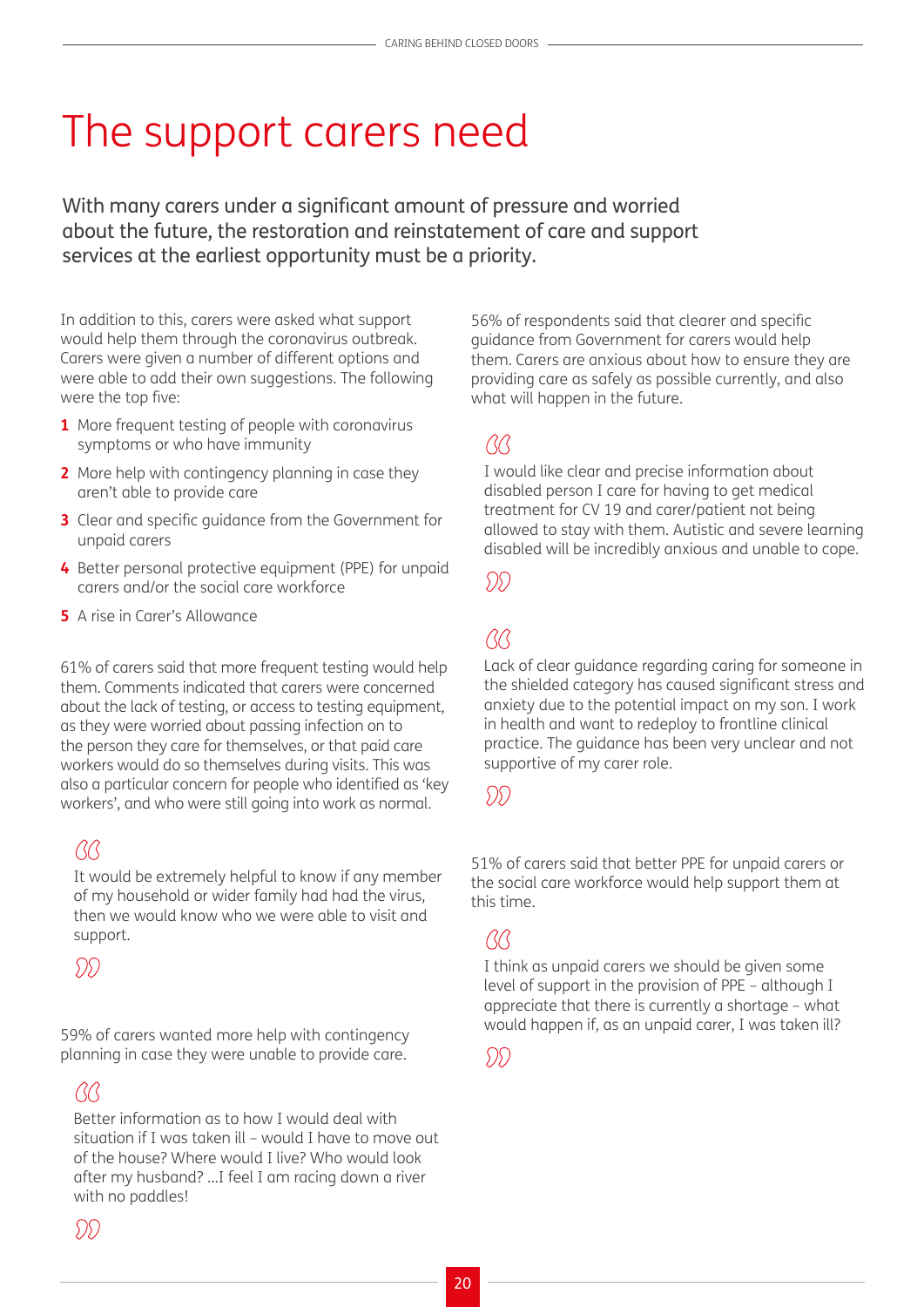43% of carers said that a rise in the level/rate of Carer's Allowance would help to support them at this time.

#### **RR**

I think it's unfair that I am not offered an increased Carer's Allowance yet paid employees, self employed and businesses are helped. My life is harder now but I get no extra help.

#### m

#### <sup>"</sup>

I already felt under appreciated as an unpaid carer and even more so now. The amount of Carer's Allowance is just not good enough, I think we deserve so much more. I care 24/7 and have no plan to stop yet us carers are being forgotten yet again

#### <sup>n</sup>

Other areas that carers said would help them included:

- Increased financial support
- More support from Local Authorities (Health and Social Care Trusts in Northern Ireland) and local services
- More support from their GP and community pharmacies
- Someone to talk to
- More support in the community e.g. from local volunteers
- More advice and information around benefits entitlements
- Paid leave or flexibility from their employer to support the person they care for
- Identification in order to be able to prove that they are a carer.

### <sup>"</sup>

[I have had] no meaningful support from social care. Son considered highly complex but only one vague phone call from someone I don't know who gave me a phone number to ring if needed. No checking in to see how we are. I'm pretty stoical but feel abandoned by them and alarmed that they haven't made an effort to check he's okay.

DD.

### GG

I would like more support and understanding from my employer. One of their communications accepted that those with children at home could work reduced hours at times to suit them – basically do the best they could. No such flexibility for carers – not even a mention.

M)

### RR

Employed carers and NHS staff have ID cards but we as non-paid carers don't have any ID. I think this should be addressed as if I am stopped by police for being out I have no proof I am a carer on my way to or home… and I am not allowed to use the special hours for shopping. All I have is my Carer's Allowance letter and national insurance card.

 $\mathcal{S}(\mathcal{S})$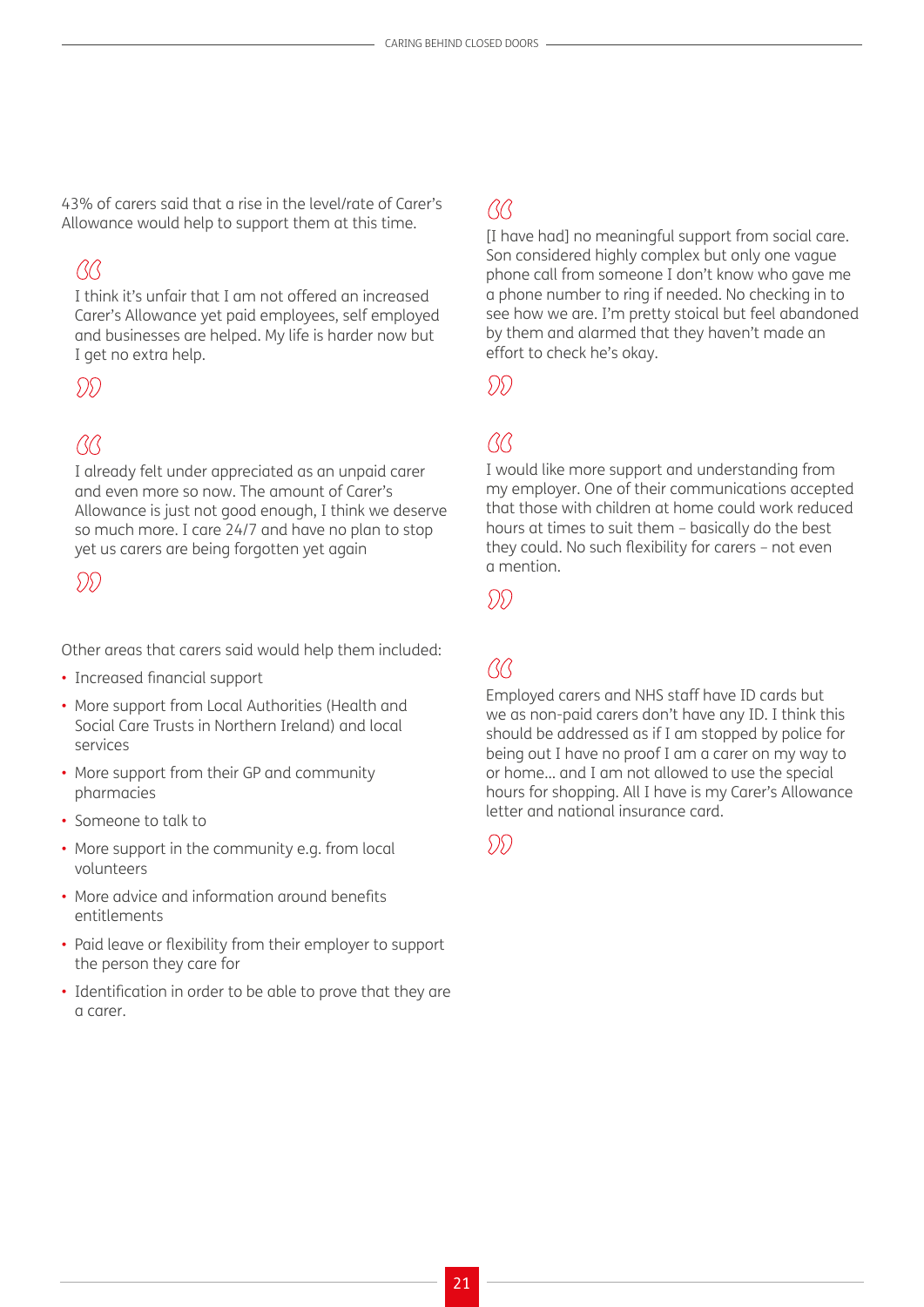### <span id="page-21-0"></span>Carers supporting each other and their local communities

Despite facing huge pressures and increased levels of care, some respondents shared stories of how they are supporting other carers and their local communities during the crisis. However, many also responded that they were completed overwhelmed and were unable to even consider doing this due to the need to concentrate on their own caring role.

#### **RR**

I have set up WhatsApp group for local parent carers and another WhatsApp group for carers juggling care and work commitments. The groups provide vital peer support and an opportunity to check in on people who are likely to be feeling vulnerable right now.

#### SSS

#### <sup>"</sup>

I have been picking extra bits of shopping for shielding neighbours and cut their small front lawns to cheer them up. I've been making an extra effort to be friendly and chatty from a distance as I know the difference a small conversation can have to someone who's lonely.

#### M

#### **RR**

My family are 1st line contacts for approx. 30 households in our village and we are helping one selfisolating household with their food and medication needs on a twice weekly basis. We are also baking and delivering home made cakes and biscuits once a week within our village. All monies are going to local food bank to help them feed those in most need.

#### DD

### <sup>RR</sup>

I'm part of a local volunteer team, fetch others prescriptions when I go, shop for two other vulnerable households and wash the paid carers' cars while they visit to say thank you.

#### DD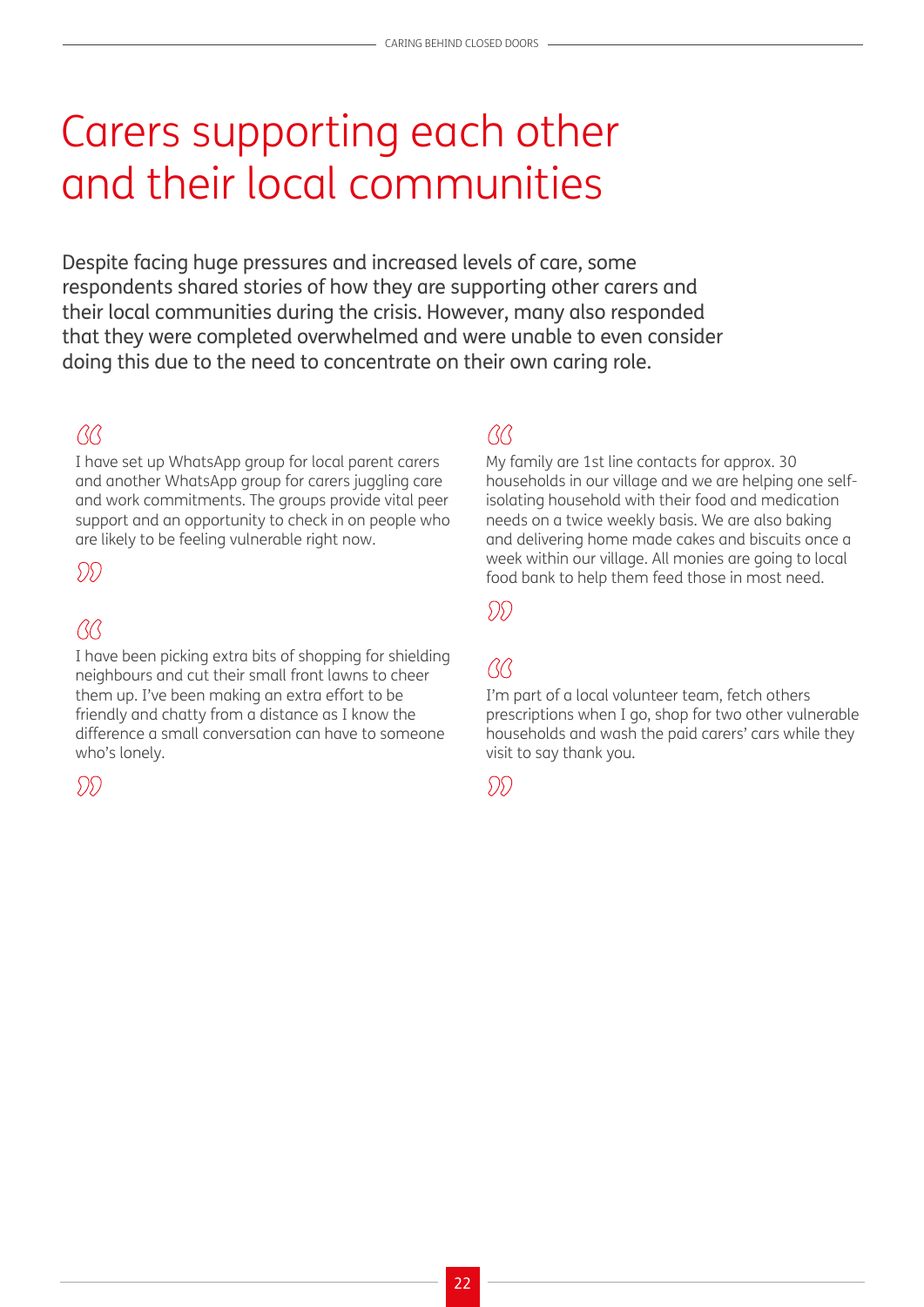## <span id="page-22-0"></span>Conclusion and recommendations

Caring can be challenging at times, and impact on all aspects of life from health and wellbeing, to finances. Carers are now under even more pressure as a result of the coronavirus outbreak, providing more care than they were beforehand, as well as managing concerns about how to keep themselves, and the people they care for, safe and as well as possible.

#### **Carers UK's response to the crisis: Providing advice to carers, raising carers' concerns, working with Government, local government and the NHS.**

Since the outbreak, Carers UK has placed a high value on information and advice to carers, providing carers with clear information about the changes, new rules and how to manage.

Carers UK, Carers Wales, Carers Scotland and Carers Northern Ireland quickly raised issues with our Governments on behalf of carers, highlighting the concerns carers have been raising with us through our help line, online forum and our communication channels. We are continuing to work hard to ensure that carers voices are heard by the nation Governments, and that they provide support, advice and guidance for carers. We are pleased that all four nation Governments have developed some mechanisms to support carers, and have worked with them on this.

We will be using this research to campaign for more support for carers from both national and local Government and the NHS, including in the devolved nations.

#### **Summary of short term recommendations**

The UK and Nation Governments, key public bodies and others must, as a matter of urgent priority:

- Increase awareness and recognition of the role of unpaid carers.
- Ensure that the impact of reduced services on carers and their families are closely monitored in terms of carers' health and well-being, ability to care, in order to avoid burn-out. Support must be reinstated and restored as soon as possible.
- Raise the level of Carer's Allowance.
- Ensure testing is increased and delivered quickly, including testing for unpaid carers.
- Ensure that local authorities have sufficient resources to carry out contingency planning with carers. Local government and local partners need to find a way to support carers in delivering this. This must also go hand in hand with effective risk mapping.
- Continue to place a high priority on guidance, information and advice for carers, that adapts to their needs.
- Increase the delivery of PPE to social care and ensure unpaid carers are also included where they are caring for those who are most vulnerable.
- Ensure systems are in place for carers to provide access to food and reduce the challenges carers face in getting food.
- Ensure that if this crisis continues, those unable to work because of caring are continued to be supported to retain their jobs for as long as possible, as well as ongoing flexibility for carers to continue to juggle work and care.
- Increase investment in mental health and wellbeing support for carers.
- Continue to ensure that there are creative ways of supporting carers, through technology, through local communities and with the continuation of key support.
- Ensure that all national guidance aimed at service delivery that suggests carers take on more responsibilities also consider the risks to carers.
- Ensure that there is sufficient investment in end of life care, death and bereavement services.

#### **Longer term at the end of this crisis the UK and Nation Governments must:**

- Further increase recognition of the role of unpaid carers and support, including financial support.
- Improve carers' rights to take time off to juggle work and care.
- Make social care a priority for funding to ensure that it delivers vital support to people who need it and that the NHS systematically identifies and supports carers.
- Ensure that the needs of carers and the people they care for are fully considered in any recovery plans that follow.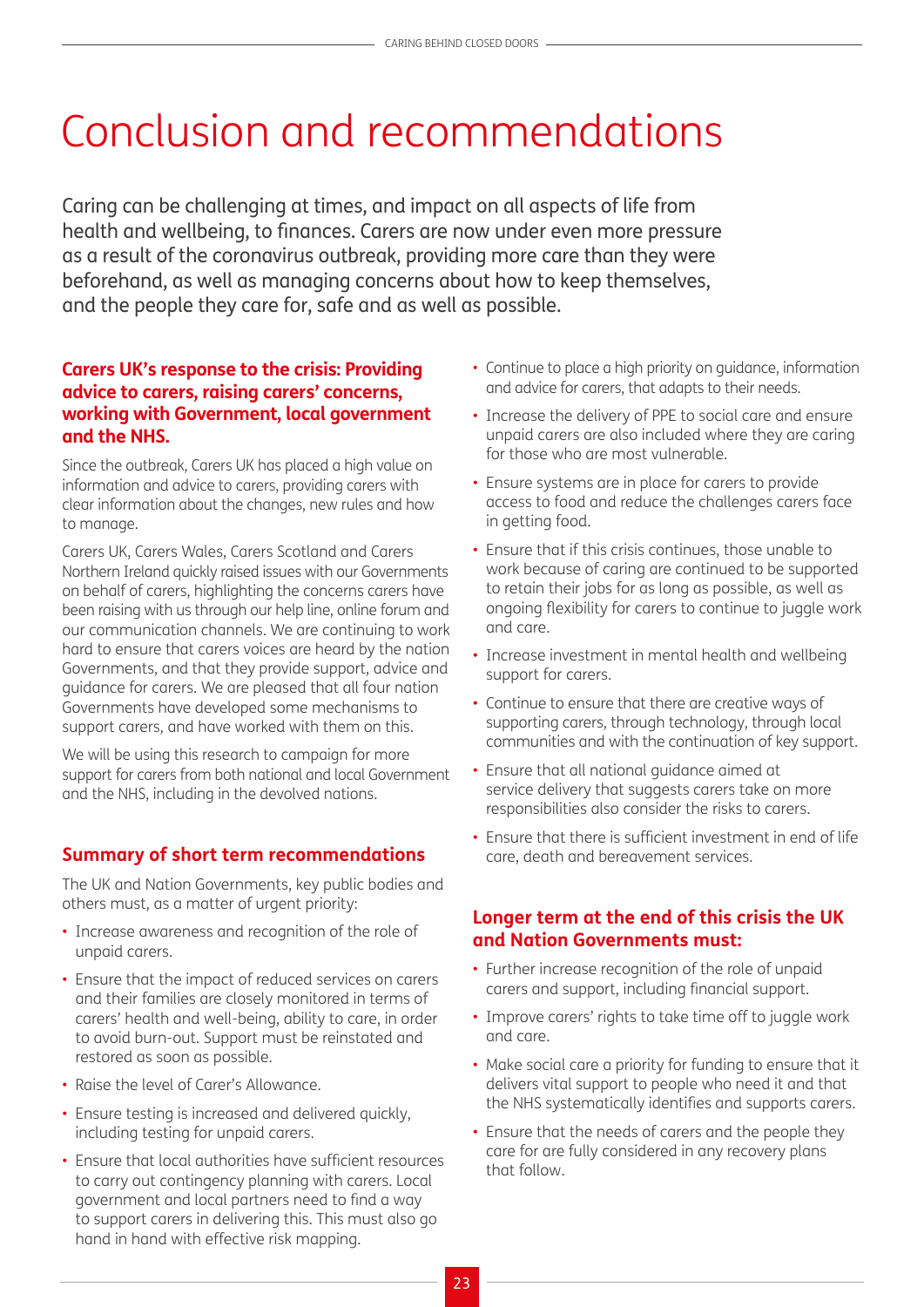#### **Short term recommendations**

The UK and Nation Governments, key public bodies and others must, as a matter of urgent priority:

#### Increase awareness and recognition of the role of unpaid carers during the coronavirus outbreak.

Carers have been and continue to provide vital and essential care supporting older, disabled and chronically ill people, protecting some of the most vulnerable people in our society during the coronavirus outbreak. Despite this, carers do not feel they have had the recognition and awareness of what they do and how their lives have been affected during this crisis. The UK and nation Governments should promote awareness of the important role of unpaid carers, more regularly highlighting their role in key communications and briefings.

#### Ensure that the impact of reduced services on carers and their families are closely monitored in terms of carers' health and wellbeing and ability to care to avoid burn-out. Support must be reinstated and restored as soon as possible.

Carers are taking on more hours of care as a result of the reduction in local care and support services. This has come at a time when many support services and social care packages had already been reduced. This has left many carers concerned they will burnout and an anxiety that services will not be restored. All Governments across the UK need to monitor the overall impact of social care needs and social care legislation closely, regardless of whether any legislative easements are applied. Services need to be reinstated and restored for carers and their families as soon as possible. Should those bodies not have sufficient resources to do so, Governments must provide this funding.

#### 11 In Scotland, carers in receipt of Carer's Allowance are paid an additional payment twice per year of a Carer's Allowance Supplement. This was part of a commitment to raise Carer's Allowance to the level of Jobseeker's Allowance

12 The UK Government has powers over carers benefits in England and Wales but devolved administrations in Scotland and Northern Ireland are responsible for decisions over Carer's Allowance in their respective nations. The UK Government retains powers over income replacement benefits and carer premia in Income Support, Universal Credit and Pension Credit across the UK

#### Raise the level of Carer's Allowance<sup>11</sup>.

The vast majority of carers have seen an increase in the amount they are spending, from the availability of low cost food options, having to pay for equipment or technology to support the person they are caring for, or the increased cost of being at home for longer. While there have been above inflation increases in other benefits to recognise financial challenges, there has not been a rise in the main benefit for those caring 35 hours a week or more, Carer's Allowance. This is still the lowest benefit of its kind at just £67.25 a week (2020/21 rates).

We welcome the change all Governments have made to the eligibility criteria for Carer's Allowance, increasing the length of breaks in care if the person being cared for is impacted by coronavirus so that Carer's Allowance can continue to be claimed. We also welcomed the emphasis from the UK Government (and governments in Scotland and Northern Ireland) that emotional support can be included in the 35 hours of care provided a week. The UK Government (and nation Governments in Scotland and Northern Ireland) should recognise not only the additional costs that carers are facing but also the additional care they are providing and raise the level of Carer's Allowance. The UK Government should raise the level of associated carer premia.<sup>12</sup>

"Each government in the UK should consider establishing other financial supports which could be provided to deliver additional support to carers who are facing the greatest hardship through local and national support funds."

#### Ensure testing is increased and delivered quickly, including unpaid carers.

Carers' most popular request was for increased testing reflecting their concern that either paid care staff could pass coronavirus on to themselves or the person they are caring for, or carers themselves could pass on the virus. Announcements from Governments across the UK to increase testing for paid care staff coming into the home and for staff working in care homes are welcome to reduce risk, reduce anxiety for families and to help them return to work to provide the vital support that so many people rely on. It is also important that all paid care workers and staff in care homes are regularly tested even if they are asymptomatic or self-isolating to ensure they do not pass the coronavirus on to the people they are caring for. Carers also want to be considered a priority for testing when it is rolled out more widely, to ensure they are not putting the person they are caring for at risk.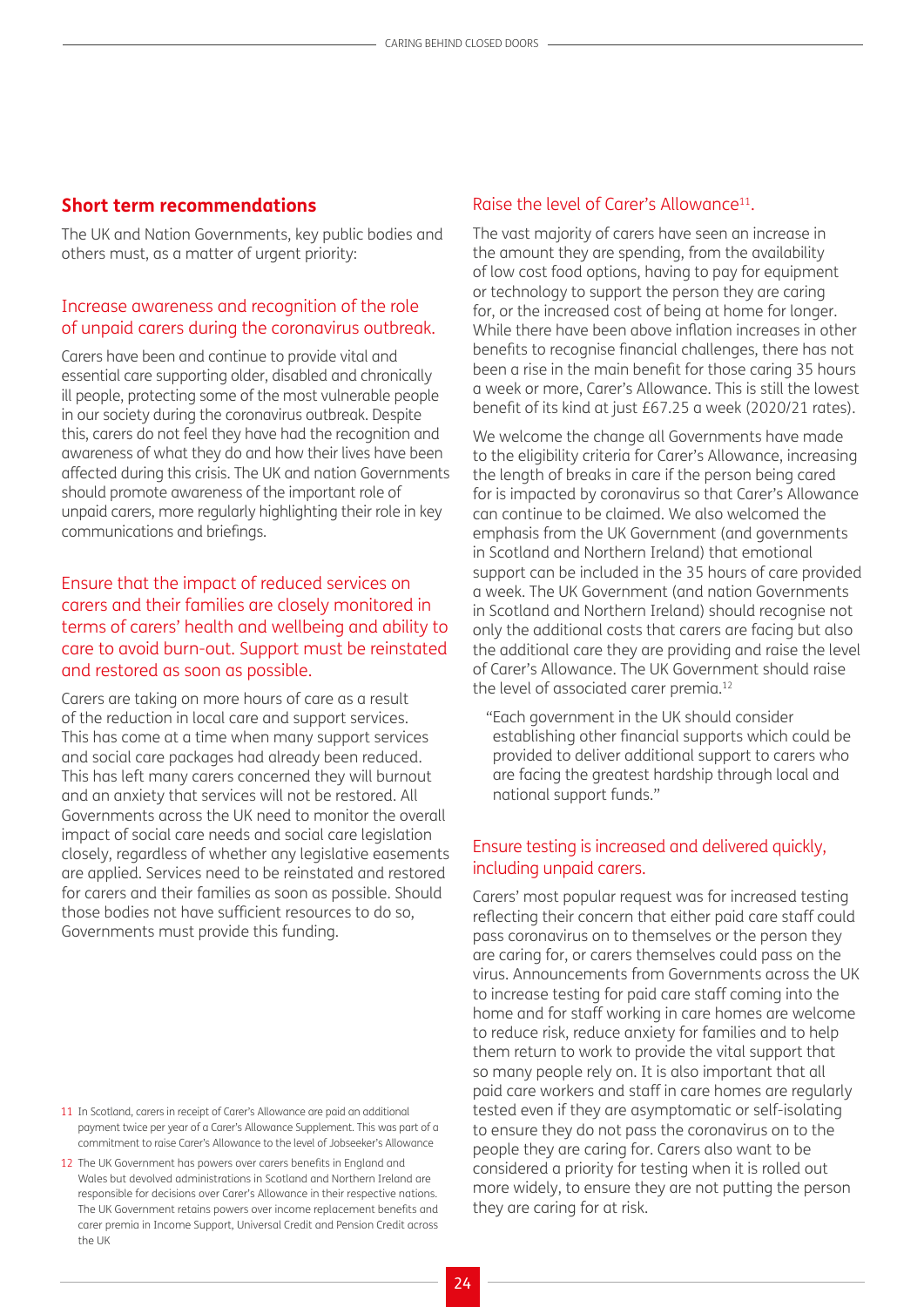Ensure that local authorities have sufficient resources to carry out contingency planning with carers. Local government and local partners need to find a way to support carers in delivering this<sup>13</sup>. This must also go hand in hand with effective risk mapping.

Carers are worried about what will happen if they are no longer able to care, or they fall ill. Many older carers were particularly worried about their disabled adult sons' and daughters' short-term needs should this happen. The majority of carers wanted more support to help them create contingency plans. Nation Governments need to ensure that local government (Health and Social Care Trusts in NI and Health and Social Care Partnerships in Scotland) have enough funding to deliver this. Local government and local organisations need to provide carers with advice and information, and support carers to have a contingency plan that meets their needs and they feel they can rely on. All Governments in the UK need to ensure that there is sufficient funding to put in any additional care needed. Locally, local authorities and health bodies need to ensure that carers' high level of input is clear and evidenced in risk mapping.

#### Continue to place a high priority on guidance, information and advice for carers that adapts to their needs.

Many carers are unclear about how they keep themselves and the person they care for safe and do not feel they have been provided with enough clear information from their respective nations' Government. Carers said they would welcome additional guidance on how they manage specific conditions, to protect anyone who is at high risk if they contract the coronavirus. The existing guidance for carers should be widely promoted by the each of the Governments in the UK, local government and health bodies, and they should continue to work with charities and advice organisations, such as Carers UK, to make sure this is tailored to carers with targeted communications. Governments should continue to ensure that, when they are producing information and guidance for the public on the coronavirus outbreak, the response for managing the outbreak or on changing social distancing measures, they continue to assess the impact on carers and recognise them as a specific group.

#### Increase the delivery of PPE to social care workers and ensure unpaid carers are also included where they are caring for those who are most vulnerable.

Carers joint fourth concern is lack of PPE for themselves, and many of their comments relate to the lack of PPE for social care workers coming into their own home. They are concerned that the lack of PPE for paid care staff has the potential to spread coronavirus amongst high risk people. Announcements which have promised an increase in PPE are welcome, but only if this is adequate and delivered quickly. Carers looking after multiple people, caring at a distance, who have to leave the home and those caring for someone who is shielded or otherwise at very high risk also need to be prioritised for receiving PPE. There must be local mechanisms in place to deliver this.

#### Ensure systems are in place for carers to provide access to food and reduce the challenges that carers face in getting food.

A significant number of carers are having serious problems accessing food, notably including difficulties with online delivery slots, access to volunteer support, lack of time to queue and shop, and not being able to shop with the person they care for. All Governments across the UK should work with supermarkets and voluntary and community organisations, such as Carers UK, to help identify those most at risk of not being able to access food and prioritise them for home deliveries and support.

Each Government needs to provide clear information about alternative sources of support for people in vulnerable circumstances that cannot access supermarkets or home delivery because of demand. Local authorities and other partnerships are putting in place local support systems and working with community groups to help. Carers need more information about how to access this support and each nation, where it has not done so already, should ensure that national information and helplines enable carers to find out about this assistance.

Carers have also raised the issue of identification to prove that they are able to make essential journeys or access priority shopping times, skipping queues if necessary.

Carers' ID must be a priority for all local areas, clearly encouraged by each nation's Government, to ensure that this is provided for carers.

13 Please note the provision, funding and delivery of carer support is delivered by different institutions in the devolved nations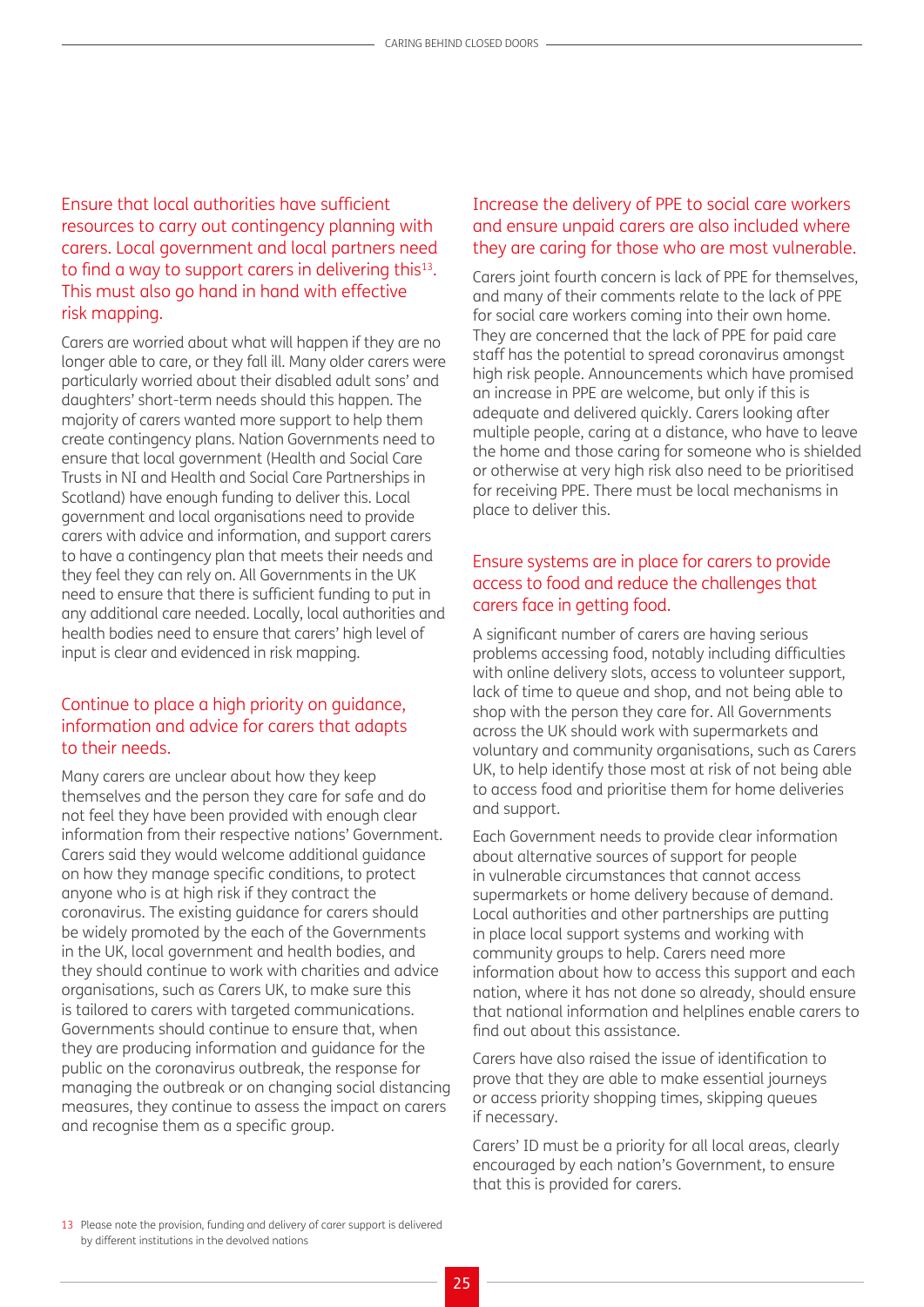#### Ensure that if this crisis continues, those unable to work because of caring are continued to be supported to retain their jobs for as long as possible, as well as on-going flexibility for carers to continue to juggle work and care.

The coronavirus outbreak has the potential to have long running ramifications for many people, including working carers, who will have to balance local services returning and caring for a vulnerable person. Governments across the UK should ensure that any easement of the restrictions on work and social distancing do not negatively impact on working carers. If any of these measures are continued, they are more likely to affect carers. The UK Government must include measures to support employers to continue flexibility for carers with mechanisms to ensure that carers' ability to retain their jobs and work is not affected.

#### Increase investment in mental health and wellbeing support for carers.

Caring for someone can be challenging and isolating, with a reduction in local care and support services and with many carers taking on more care during the coronavirus outbreak. It has also added additional pressure and feelings of being responsible for keeping the person they care for safe. Increased funding for mental health and wellbeing services should explicitly include carers who are more likely to experience anxiety and mental health conditions – which is needed from Governments and local commissioning bodies. All governments should also ensure carers continue to get support from national programmes such as NHS Volunteers in England and other local and national volunteer programmes, including 'listening ear' emotional support services, so they can stay connected to their communities.

#### Continue to ensure that there are creative ways of supporting carers, through technology, through local communities and with the continuation of key support.

Services have tried to continue support for disabled and older people and carers in creative ways. Carers UK has introduced online wellbeing chats with carers, people have been given technology to communicate, care home residents have used online communication for the first time, fitness sessions are being run by local carers organisations, carers services have increased befriending support and telephone contact, new online activities have been developed for people with learning disabilities, etc. Whilst there are services that cannot be delivered through technology, many services have found new ways of delivering support. The continuation of this creative approach should be encouraged and supported financially whilst also investing in longstanding and valued support services.

#### Ensure that all national guidance aimed at service delivery does not suggest carers take on more responsibilities without considering the risks to carers.

All Governments and public bodies must ensure that any guidance aimed at service delivery which suggests carers take on more caring responsibilities as a result of the shortage of services, must also consider the risks to carers. Carers have had no choice about increasing care where care or nursing staff have withdrawn. Risk appraisals need to be carried out including the impact on the carer and, if there is no alternative, carers need to be given advice, guidance and training and ongoing support to enable them to carry out care.

#### Ensure that there is sufficient investment in end of life care, death and bereavement services.

Coping with the end of a family member or friend's life is challenging at all times. When services are stretched, family and close friends caring for someone at the end of life at home need extra support, as well as key guidance and information on what to expect. The coronavirus outbreak means many family members are unable to spend the last hours and days with their loved one in hospital, supported living or a care home, adding extra pressure and strain at a difficult time. We welcomed the UK Government's commitment to ensure people have a right to say goodbye to their loved ones and every nation Government should commit to the same principle. As long as this crisis continues, Governments and NHS bodies have a particular role to play to ensure that there is sufficient investment, care, guidance and support for carers.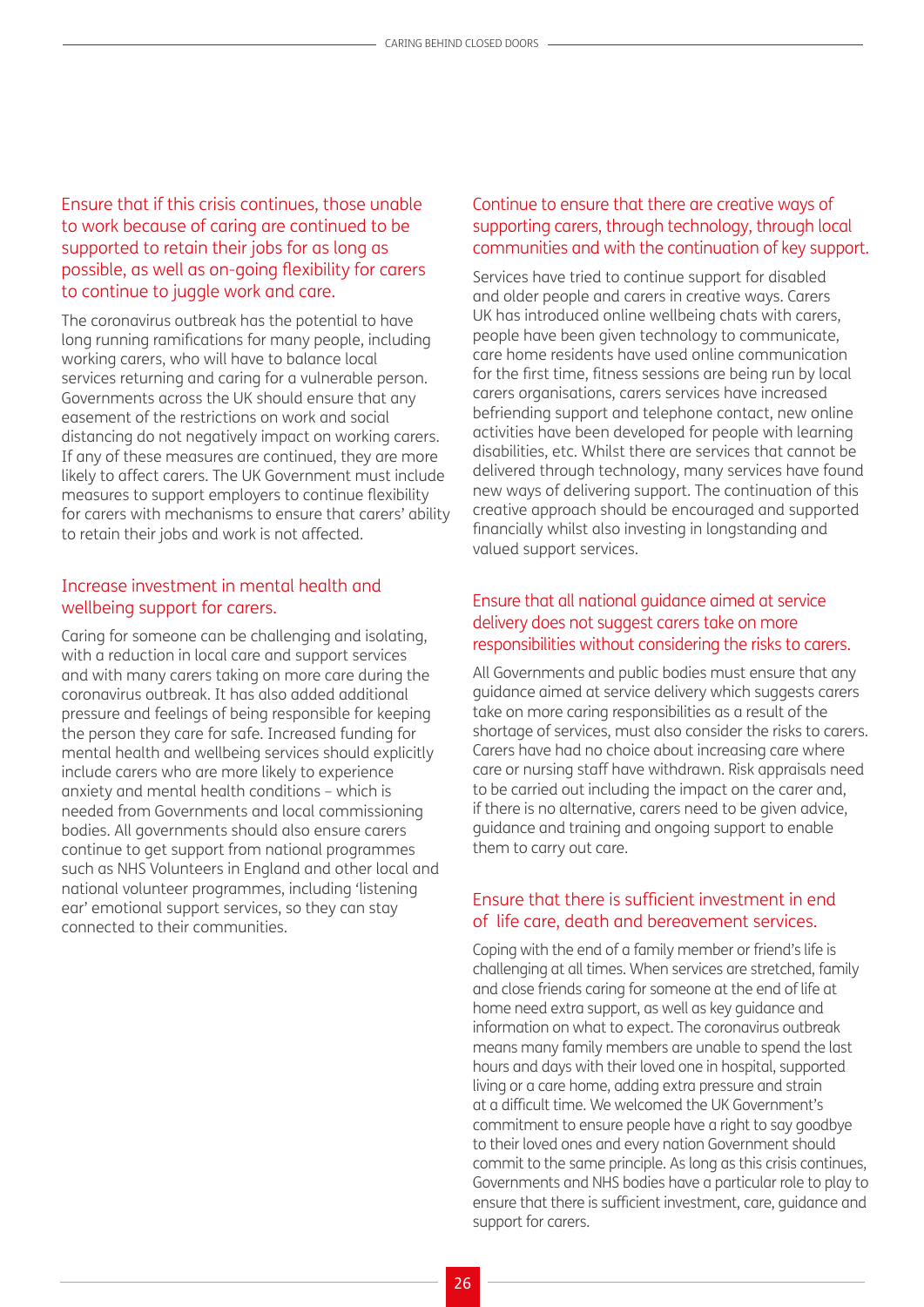## <span id="page-26-0"></span>Caring behind closed doors in Scotland

Carers UK's survey into the experiences of over 890 Scottish current and former carers has found that the coronavirus crisis is having a profound impact on carers' lives. Not only are many carers in Scotland providing more care than before, they are suffering financially and are worried about the future.

Before the crisis, carers were already providing substantial hours of care. This has increased further, with 78% of carers providing more care due to the coronavirus outbreak. This has resulted in carers on average providing 10 additional hours of care a week. Shockingly, nearly 4 in 10 (39%) of carers are providing more care as a result of local services reducing or closing.

For many carers, the type of care they are providing has also changed due to a change in circumstances, services, or the needs of the person they care for. 72% of all carers are providing more help with emotional support, motivation or keeping an eye/checking in on the person they care for.

Many carers already faced very difficult financial situations due to their caring responsibilities. The coronavirus outbreak is likely to have a significant impact on finances, 38% of carers agreed or strongly agreed with the statement "I am worried about my financial situation". Carers are also seeing an increase in costs, with 79% of carers spending more money at the moment. 70% are spending more on food, and 53% are spending more on household bills.

Caring for someone can be challenging and many previous research reports have evidenced the impact on carers physical and mental health<sup>14</sup>. Alongside the usual stresses, the coronavirus outbreak, has added additional pressure and feeling of being responsible for keeping the person they care for safe. The majority (53%) of carers agreed/strongly agreed with the statement "I feel overwhelmed and I am worried that I'm going to burnout in the coming weeks".

Carers biggest concern was what would happen if they themselves become ill. The overwhelming majority, 87%, of carers agreed/strongly agreed with the statement "I am worried about what will happen to the people I care for if I have to self-isolate or become ill".

#### **In addition to the UK wide recommendations, Carers Scotland further recommends that the Scottish Government:**

• Provides a Carer Wellbeing Fund equivalent to the Student Fund of £5M directly to carers centres and young carers services to enable those centres to help carers facing financial hardship as a consequence of COVID-19.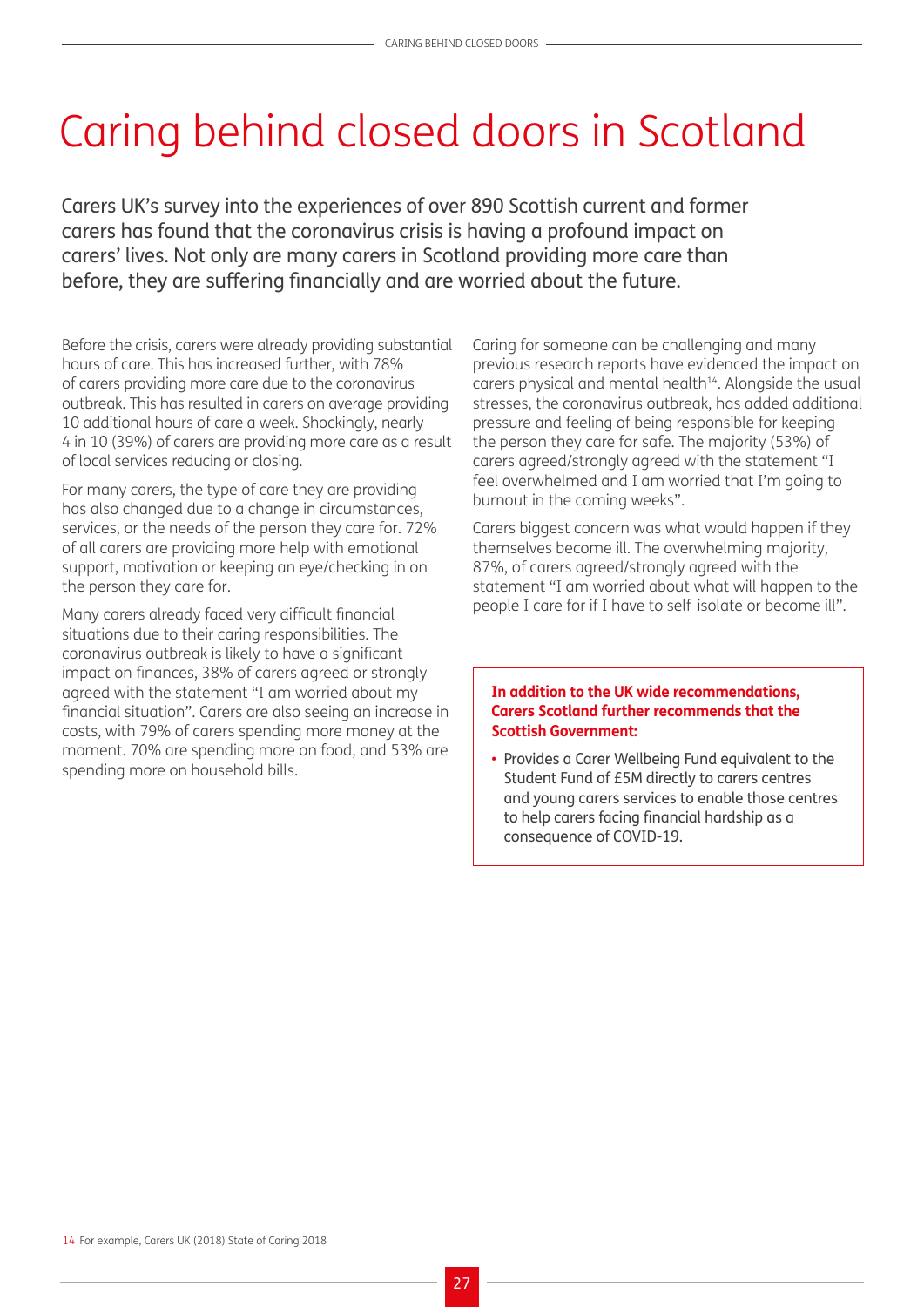## <span id="page-27-0"></span>Caring behind closed doors in Wales

Carers UK's survey into the experiences of over 270 Welsh current and former carers has found that the coronavirus crisis is having a profound impact on carers' lives. Not only are many carers in Wales providing more care than before, they are suffering financially and are worried about the future.

Before the crisis, carers were already providing substantial hours of care. This has increased further, with 79% of carers now providing more care due to the coronavirus outbreak. This has resulted in carers on average providing 11 additional hours of care a week. Shockingly, over a third (36%) of carers are providing more care as a result of local services reducing or closing.

For many carers, the type of care they are providing has also changed due to a change in circumstances, services, or the needs of the person they care for. 73% of all carers are providing more help with emotional support, motivation, or keeping an eye/checking in on the person they care for.

Many carers already faced very difficult financial situations due to their caring responsibilities. The coronavirus outbreak is likely to have a significant impact on finances, 38% of carers agreed or strongly agreed with the statement "I am worried about my financial situation". Carers are also seeing an increase in costs, with 77% of carers spending more money at the moment. 69% are spending more on food, and 52% are spending more on household bills.

Caring for someone can be challenging and many previous research reports have evidenced the impact on carers physical and mental health<sup>15</sup>. Alongside the usual stresses, the coronavirus outbreak, has added additional

pressure and feeling of being responsible for keeping the person they care for safe. The majority (57%) of carers agreed/strongly agreed with the statement "I feel overwhelmed and I am worried that I'm going to burnout in the coming weeks".

Carers biggest concern was what would happen if they themselves become ill. The overwhelming majority, 85%, of carers agreed/strongly agreed with the statement "I am worried about what will happen to the people I care for if I have to self-isolate or become ill".

#### **In addition to the UK wide recommendations, Carers Wales further recommends that the Welsh Government:**

- Publishes guidance to local authorities outlining timescales and process by which they should revert to 'business as usual' regarding the carers rights laid out in the Social Services and Wellbeing Act.
- Makes assurances that the rights of carers in Wales are strengthened, and not weakened, after the resolution of the changes made under the emergency laws enacted under COVID-19 legislation.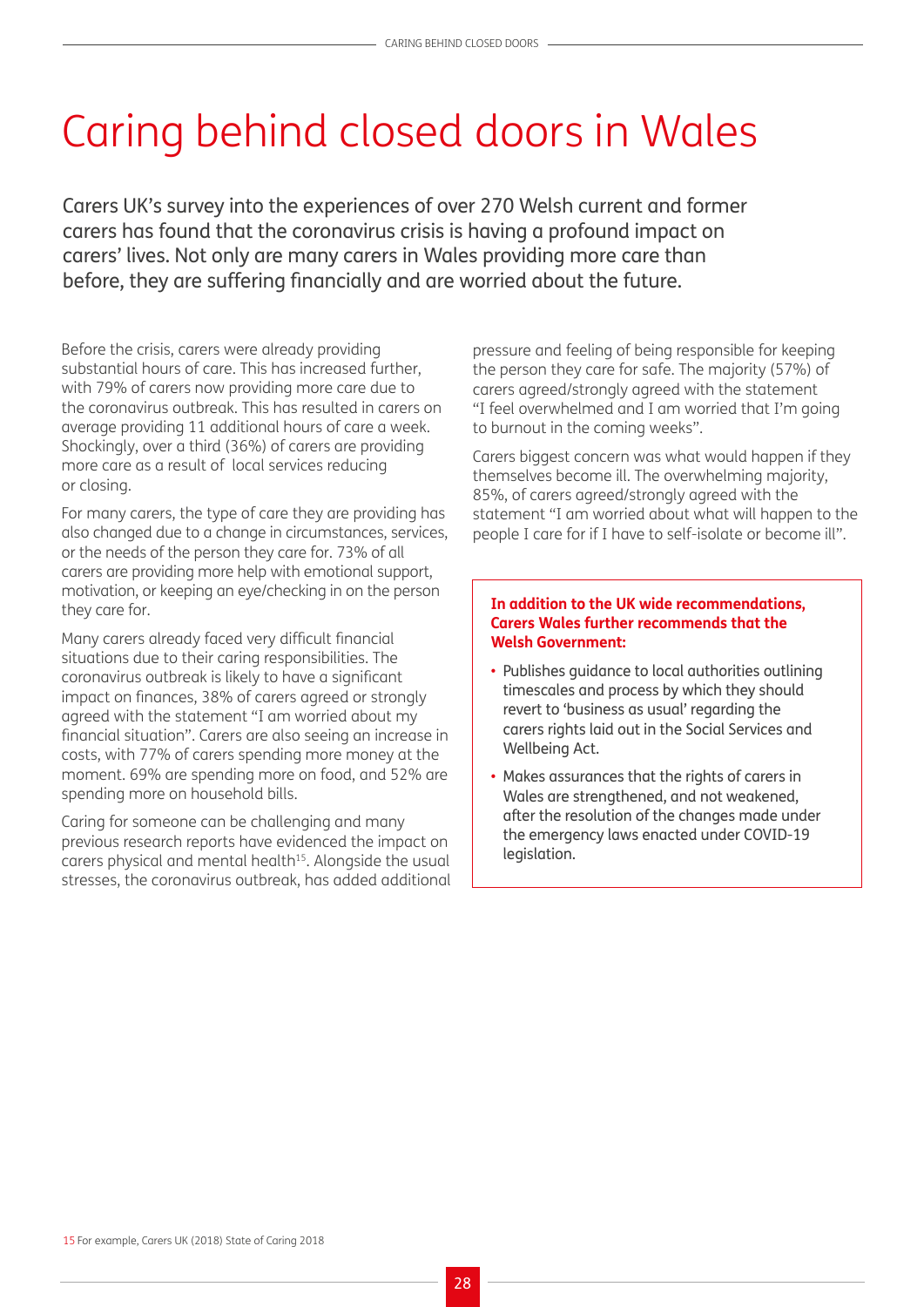## <span id="page-28-0"></span>Caring behind closed doors in Northern Ireland

Carers UK's survey into the experiences of over 420 carers in Northern Ireland has found that the coronavirus crisis is having a profound impact on carers' lives. Not only are many carers in Northern Ireland providing more care than before, they are suffering financially and are worried about the future.

Before the crisis, carers were already providing substantial hours of care. This has increased further, with 78% of carers providing more care due to the coronavirus outbreak. This has resulted in carers on average providing 10 additional hours of care a week. Shockingly, Nearly half (45%) of carers are providing more care as a result of local services reducing or closing.

For many carers, the type of care they are providing has also changed due to a change in circumstances, services or the needs of the person they care for. 70% of all carers are providing more help with emotional support, motivation or keeping an eye/checking in on the person they care for.

Many carers already faced very difficult financial situations due to their caring responsibilities. The coronavirus outbreak is likely to have a significant impact on finances, 33% of carers agreed or strongly agreed with the statement "I am worried about my financial situation". Carers are also seeing an increase in costs, with 77% of carers spending more money at the moment. 71% are spending more on food and 51% are spending more on household bills.

Caring for someone can be challenging and many previous research reports have evidenced the impact on carers physical and mental health<sup>16</sup>. Alongside the usual stresses, the coronavirus outbreak, has added additional pressure and feeling of being responsible for keeping the person they care for safe. The majority (64%) of carers agreed/strongly agreed with the statement – "I feel overwhelmed and I am worried that I'm going to burnout in the coming weeks".

Carers biggest concern was what would happen if they themselves become ill. The overwhelming majority, 87%, of carers agreed/strongly agreed with the statement "I am worried about what will happen to the people I care for if I have to self-isolate or become ill".

#### **In addition to the UK wide recommendations, Carers Northern Ireland further recommends that the Northern Ireland Executive:**

- Commit to longer-term investment in social care and carer support
- Bring forward stronger legislation to support carers across Northern Ireland acknowledging the vital role they play in our health and social care system
- Work across government departments to ensure carers are supported in all aspects of their lives